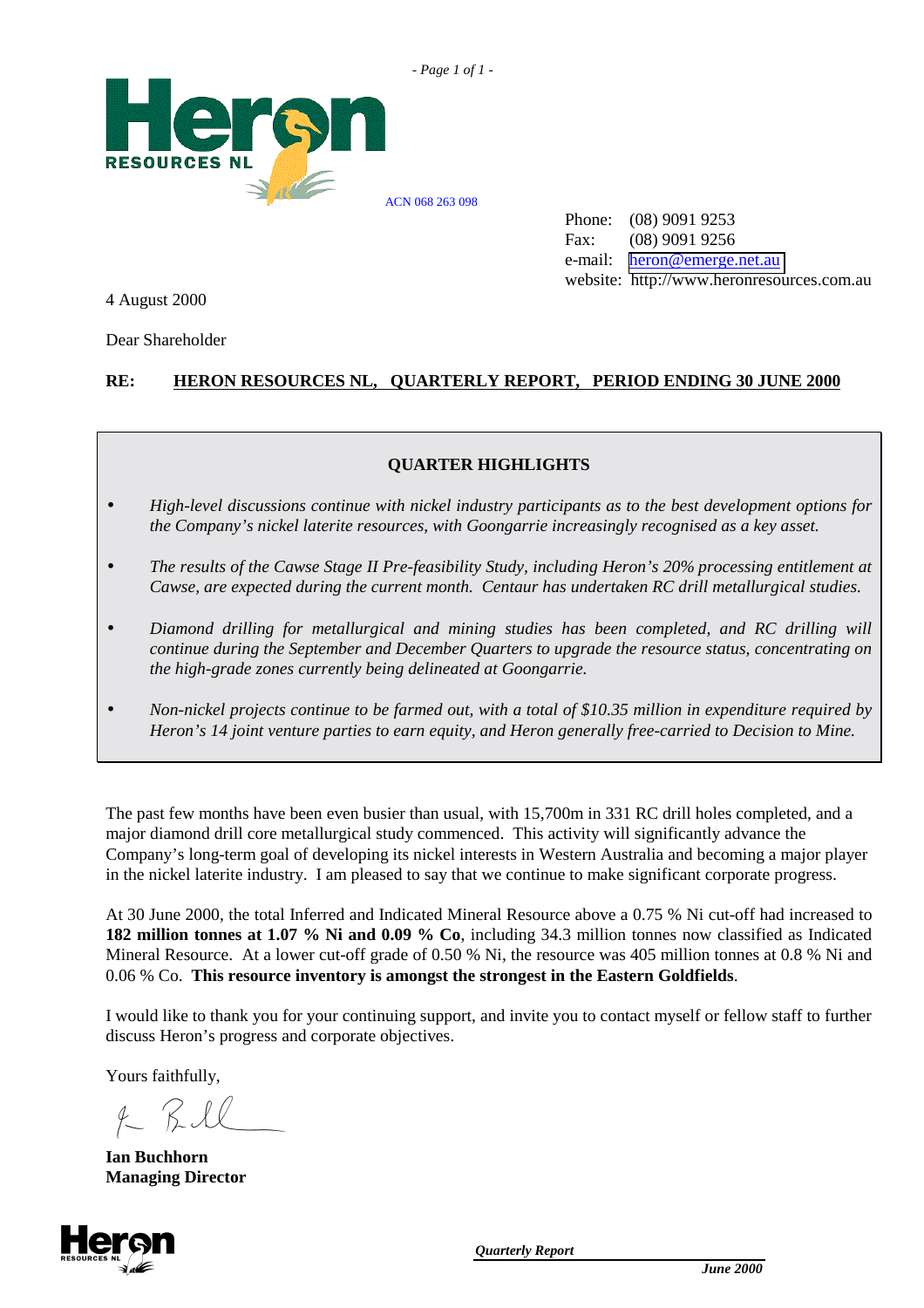

 ACN 068 263 098 Phone: (08) 9091 9253 Fax: (08) 9091 9256 e-mail: [heron@emerge.net.au](mailto:heron@emerge.net.au) website: http://www.heronresources.com.au

31 July 2000

The Company Announcement Officer Australian Stock Exchange Limited Post Office Box H224 - Australia Square SYDNEY NSW 2000

Dear Sir / Madam

# **RE: HERON RESOURCES NL, QUARTERLY REPORT, PERIOD ENDING 30 JUNE 2000**

## **1. SUMMARY**

- As at 30 June 2000, the total **Indicated and Inferred Mineral Resource above a 0.75% Ni cut-off** for Goongarrie-Ghost Rocks-Kalpini and satellite nickel projects is: **182.1 million tonne at 1.07% Ni and 0.08% Co**.
- The **Indicated and Inferred Mineral Resource above a 0.50% Ni cut-off** for the Goongarrie-Ghost Rocks-Kalpini and satellite nickel projects is **405 million tonne at 0.8% Ni and 0.06% Co**. Fully diluted, the Inferred Mineral Resource is 474 million tonne at 0.7% Ni and 0.05% Co, with contained metal being 3.4 million tonne nickel and 0.3 million tonne cobalt.
- During the Quarter, Heron advanced its work towards the **Cawse Stage II Pre-feasibility Study**:
	- **Resource Definition Reverse Circulation drilling** continued at Goongarrie, where **15,752m in 331 holes** was completed (average depth 48m), with **7,674 samples submitted**;
	- A **Confirmation Diamond Drilling** program was completed, consisting of **406m in 8 holes**;
	- Archaeological and ethnographic surveys were completed, and flora, fauna, photogrammetry, tenement and hydrological surveys were commenced; and
	- Detailed metallurgical evaluation commenced at the LakefieldOretest metallurgical laboratory, Perth, with 6 bulk samples currently under test (very good leaching results to date).

Subject to the Pre-feasibility Study which is currently being finalised by Centaur, it is apparent that **all of Heron's ore entitlement to Cawse Stage II could be sourced from Goongarrie South alone**. This has favourable implications in respect of centralisation of Heron infrastructure, and ability for Heron to deal in its other nickel laterite resources.

## • **Part C Takeover Bid by Centaur Mining & Exploration Limited**

On 8 February 2000, Centaur Nickel Investments Pty Ltd ("Centaur"), a wholly-owned subsidiary of Centaur Mining & Exploration Ltd, launched a Part C takeover bid to acquire the issued capital of Heron at 30 cents per share. Heron responded to the bid with a Part D Statement which included an Independent Experts' Report by PriceWaterhouseCoopers which stated a **preferred valuation of 86 cents per share**. Accordingly, the Independent Directors of Heron recommended that shareholders reject the offer by Centaur. The **bid lapsed on 25 May 2000 without Centaur acquiring any shares pursuant to the bid**.

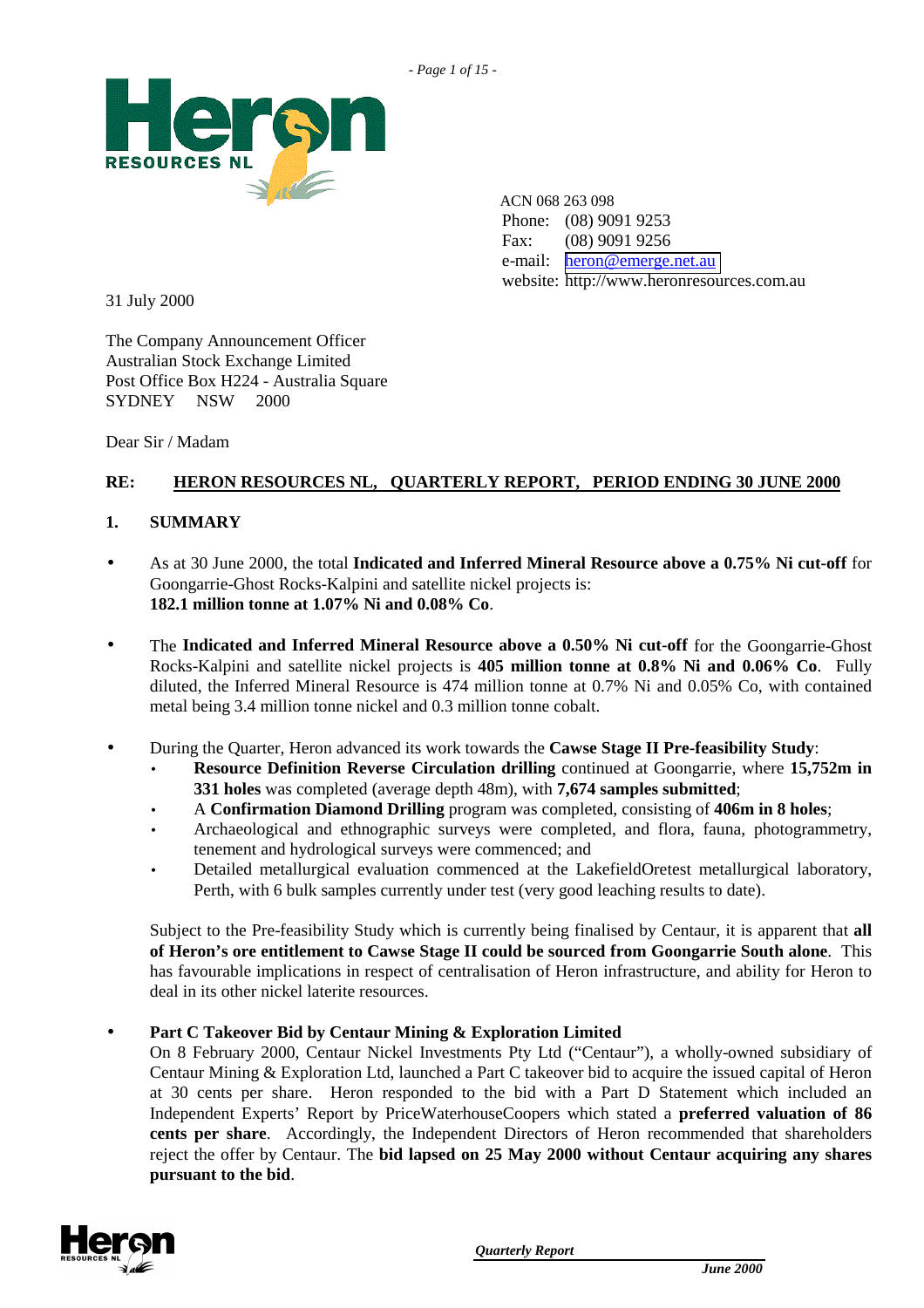#### *- Page 2 of 15 -*

• The Company's working capital position has been strengthened through the **exercise of 10.15 million vendor and employee Options during the Quarter raising \$2.54 million**.

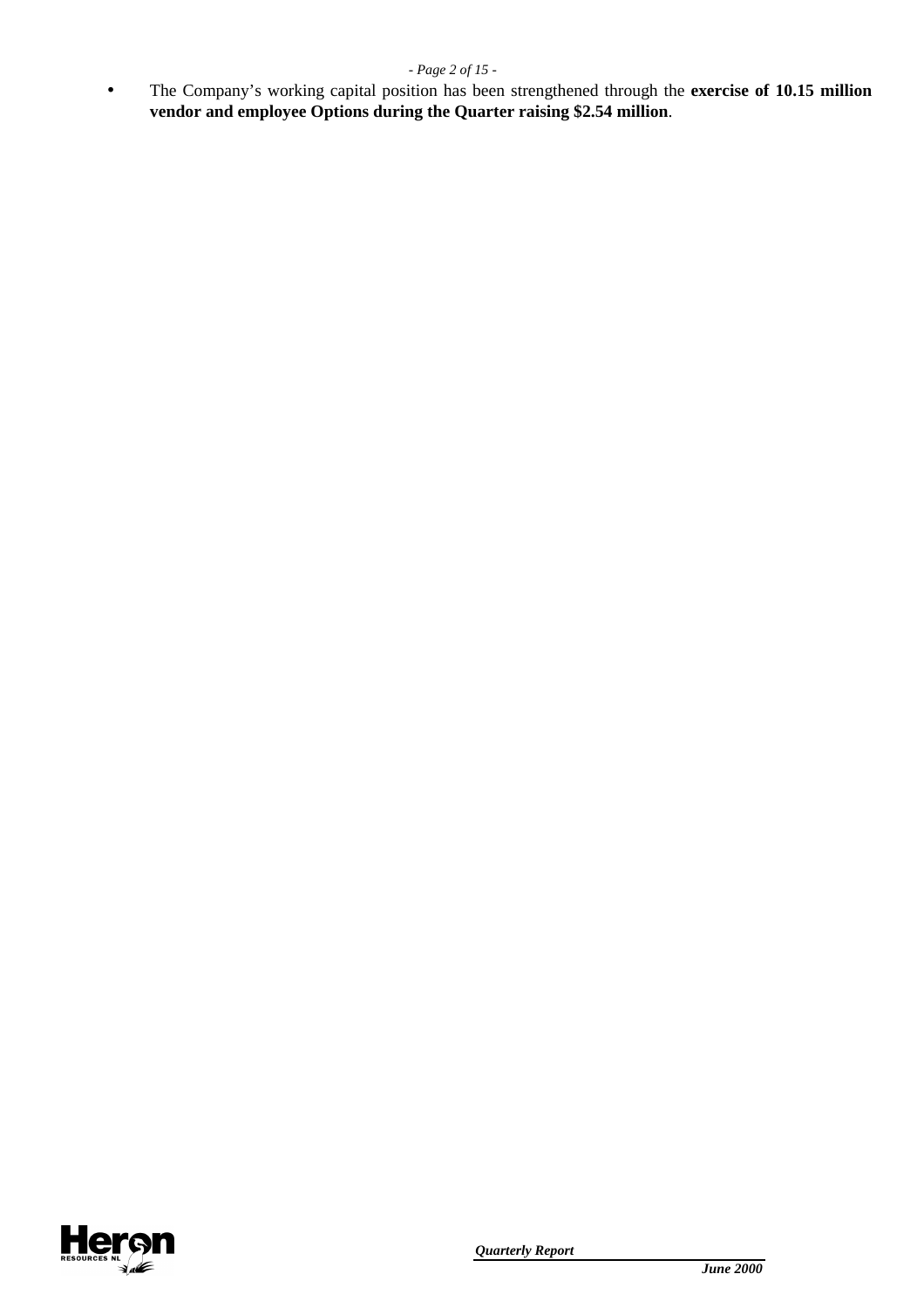#### *- Page 3 of 15 -*

- Heron's focus for the June 2000 Quarter has been Resource Definition of high grade nickel-cobalt ore zones at the **Goongarrie South Prospect**. Significant drill results at a 0.75% Ni cut-off include:
	- GSRC309 47m at  $1.43\%$  Ni and  $0.23\%$  Co from  $24m$ • **GSRC317** 38m at 1.27% Ni and 0.30% Co from 28m
	- GSRC318 34m at 1.33% Ni and  $0.04\%$  Co from  $20m$
	- GSRC319 40m at 1.22% Ni and 0.16% Co from 20m
	- GSRC335 36m at 1.22% Ni and 0.13% Co from 17m • GSRC340 36m at 1.23% Ni and 0.19% Co from 14m
	- GSRC346 32m at 1.40% Ni and 0.14% Co from 13m
	- GSRC354 36m at 1.40% Ni and 0.13% Co from 26m
	- GSRC358 39m at 1.06% Ni and 0.08% Co from 19m
	- GSRC363 50m at 1.37% Ni and 0.20% Co from 34m
	- GSRC420 30m at 1.11% Ni and 0.14% Co from 26m

# • **Technical Studies**

Detailed technical studies are current on diamond drill core to elucidate the controls on mineralisation. There are two dominant ore styles, which will be the basis of the Cawse Stage II toll milling.

**"Limonite Ore"** consists of massive non-textured, amorphous goethitic clays occurring in the upper weathering zone. Typically the ore is yellow-brown, and includes darker colored horizons containing hydromorphic pyrolusite. Apart from minor siliceous horizons and rare nontronitic bands, the ore is remarkably uniform. Grades typically exceed 1.1% Ni and 0.1% Co, with the peak grades at the top of the ore zone, thus generating the highest mining grades early in the project. From geotechnical logging, the Limonite Ore is expected to be entirely soft and free-digging, with an in-situ bulk density of 1.3-1.8.

**"Siliceous Ore"** generally underlies and is a less leached variant of Limonite Ore. It contains massive to vuggy chalcedonic silica, which occurs as stockworks and cellular boxworks with a dark brown clay infill. There is a sharp visual and grade boundary at the base of the Siliceous Ore, which is recognised by a pronounced increase in MgO to above 10%, is evidenced by green clay colours and the appearance of magnesite in vughs and joints. Grades typically exceed 0.75% Ni and 0.07% Co, but with screen upgrading of 30-45%, leach feed grades exceeding 1.1% Ni and 0.1% Co for the life of the project can be achieved. The Siliceous Ore should be mainly free-digging, with an in-situ bulk density of 1.8-2.3.

Heron is sponsoring a PhD research project on Goongarrie through the West Australian School of Mines in Kalgoorlie, to evaluate the geological controls, which have resulted in Goongarrie being such a uniquely large and high grade nickel laterite occurrence.

# • **Corporate Strategy**

In terms of asset optimisation and shareholder returns, Heron has during the June 2000 Quarter:

- Continued to upgrade its nickel laterite resources from Inferred to Indicated Mineral Resource, with 2 to 3 drill rigs operating at any one time;
- Commenced very detailed metallurgical programs based on non-comminuted diamond drill core.
- Continued high level discussions with specialised industry participants on the future development options for Heron's nickel laterite resources which exceed those required for the Cawse Stage II;
- Continued to farm out non-nickel projects, with Joint Ventures structured such that Heron is free carried to Decision to Mine, and in most cases retains the nickel rights; and
- Moved towards cashflow from the Bungalbin Iron Ore Royalty, with Portman Mining currently doing feasibility for a railway to Bungalbin for ore shipment through the Port of Esperance.

There appears to be an industry-wide recognition that in **Goongarrie**, subject to further work confirming results received to date, **Heron owns the premium nickel laterite resource of the Eastern Goldfields**, in terms of **high Ni-Co grades** with **good quality metallurgy** combined with **significant tonnages**. When considered with the first class infrastructure of the Kalgoorlie region and low political risk,

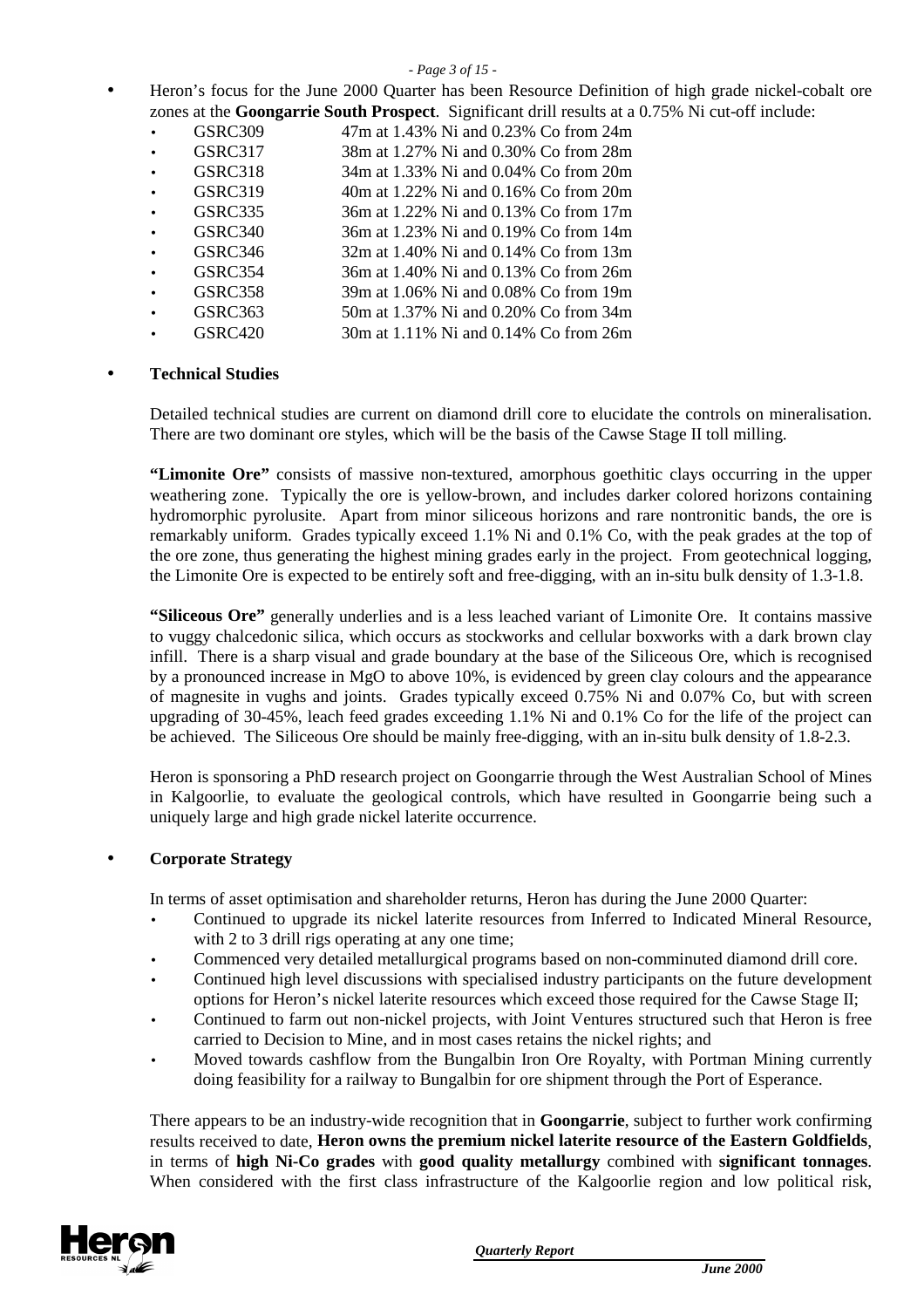#### *- Page 4 of 15 -*

Heron's nickel laterite resources continue to be among the best when it comes to development of the second generation nickel laterite projects.

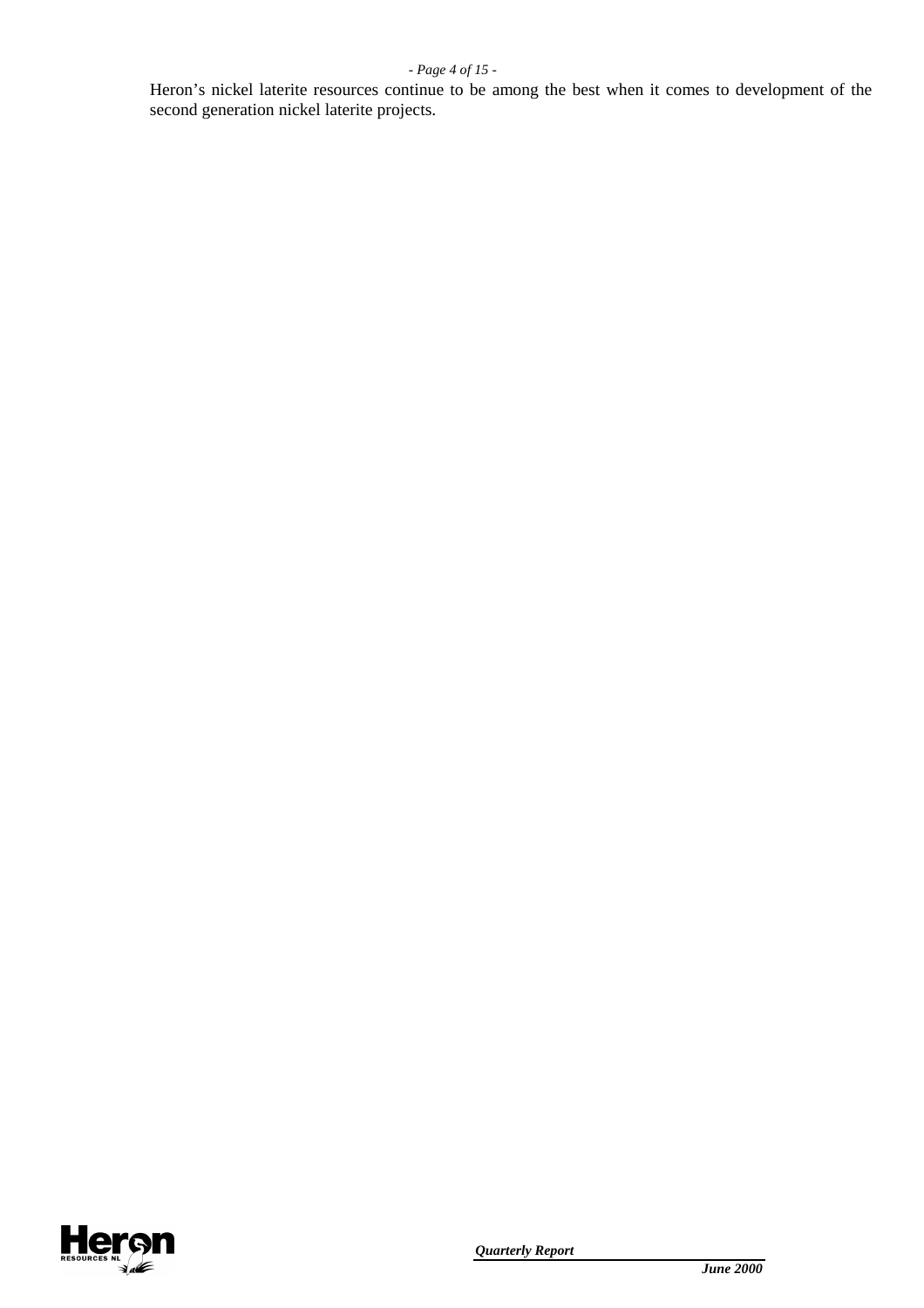### **RESOURCE STATEMENT**

On the basis of 80x80m resource drilling (Indicated Mineral Resource) and 400x80m reconnaissance drilling (Inferred Mineral Resource), the total Heron resource inventory at a 0.75% Ni cut-off is:

| <b>Table 1</b>                                                                                  |                    |               |       |                |               |               |               |  |  |  |
|-------------------------------------------------------------------------------------------------|--------------------|---------------|-------|----------------|---------------|---------------|---------------|--|--|--|
| <b>HERON RESOURCES NL NICKEL PROJECTS</b><br>INDICATED AND INFERRED MINERAL RESOURCE INVENTORY, |                    |               |       |                |               |               |               |  |  |  |
|                                                                                                 |                    |               |       |                |               |               |               |  |  |  |
| Project                                                                                         | Pit                | <b>Strike</b> | Width | <b>Tonne</b>   | Ni            | Co            | Ni4Co         |  |  |  |
|                                                                                                 |                    | km            | km    | <b>Million</b> | $\frac{0}{0}$ | $\frac{0}{0}$ | $\frac{0}{0}$ |  |  |  |
| Goongarrie Hill                                                                                 | GN1                | 5.80          | 0.20  | 17.7           | 1.08          | 0.06          | 1.31          |  |  |  |
| Goongarrie Sth                                                                                  | GN <sub>2</sub>    | 7.00          | 0.30  | 63.0           | 1.08          | 0.09          | 1.44          |  |  |  |
| Scotia Dam                                                                                      | GN <sub>3</sub>    | 2.40          | 0.30  | 9.1            | 1.10          | 0.11          | 1.56          |  |  |  |
| <b>Total Goongarrie</b>                                                                         |                    |               |       | 89.8           | 1.09          | 0.09          | 1.44          |  |  |  |
|                                                                                                 |                    |               |       |                |               |               |               |  |  |  |
| <b>Ghost Rocks</b>                                                                              | GR1                | 3.00          | 0.08  | 5.7            | 0.91          | 0.12          | 1.39          |  |  |  |
| <b>Ghost Rocks</b>                                                                              | GR <sub>2</sub>    | 4.50          | 1.00  | 12.3           | 1.02          | 0.06          | 1.26          |  |  |  |
| <b>Total Ghost Rocks</b>                                                                        |                    |               |       | 18.0           | 0.98          | 0.08          | 1.30          |  |  |  |
|                                                                                                 |                    |               |       |                |               |               |               |  |  |  |
| Acra North                                                                                      | KA1                | 1.60          | 0.12  | 6.9            | 1.01          | 0.08          | 1.31          |  |  |  |
| Acra North                                                                                      | KA <sub>2</sub>    | 0.40          | 0.20  | 5.4            | 1.31          | 0.07          | 1.57          |  |  |  |
| <b>Wellington East</b>                                                                          | KA3                | 0.40          | 0.12  | 3.8            | 1.04          | 0.08          | 1.36          |  |  |  |
| <b>Wellington East</b>                                                                          | KA4                | 1.90          | 0.20  | 8.8            | 1.18          | 0.07          | 1.45          |  |  |  |
| <b>Wellington East</b>                                                                          | KA5                | 1.70          | 0.16  | 1.6            | 1.21          | 0.10          | 1.60          |  |  |  |
| <b>Wellington East</b>                                                                          | KA6                | 0.50          | 0.08  | 9.4            | 1.04          | 0.07          | 1.32          |  |  |  |
| <b>Wellington East</b>                                                                          | KA8                | 0.50          | 0.08  | 4.9            | 0.97          | 0.09          | 1.31          |  |  |  |
| <b>Wellington Fold</b>                                                                          | KA9                | 2.50          | 0.20  | 2.1            | 0.88          | 0.07          | 1.14          |  |  |  |
| <b>Wellington North</b>                                                                         | <b>KA10</b>        | 3.60          | 0.16  | 1.5            | 1.04          | 0.06          | 1.27          |  |  |  |
| <b>Total Kalpini</b>                                                                            |                    |               |       | 44.4           | 1.09          | 0.07          | 1.38          |  |  |  |
|                                                                                                 |                    |               |       |                |               |               |               |  |  |  |
| STRATEGIC ALLIANCE SUB-TOTAL                                                                    |                    |               |       | 152.2          | 1.07          | 0.08          | 1.40          |  |  |  |
|                                                                                                 |                    |               |       |                |               |               |               |  |  |  |
| <b>Binti Binti</b>                                                                              | B <sub>B1</sub>    | 2.40          | 0.16  | 2.8            | 0.91          | 0.09          | 1.28          |  |  |  |
| Wyo Well                                                                                        | WW1                | 1.00          | 0.16  | 0.8            | 0.83          | 0.04          | 0.99          |  |  |  |
| Acra                                                                                            | AA1                | 0.70          | 0.30  | 0.5            | 0.75          | 0.04          | 0.91          |  |  |  |
| <b>Total Gindalbie East</b>                                                                     |                    |               |       | 4.1            | 0.88          | 0.08          | 1.18          |  |  |  |
|                                                                                                 |                    |               |       |                |               |               |               |  |  |  |
| Lake Rebecca                                                                                    | LR1                | 2.20          | 0.30  | 11.6           | 1.15          | 0.07          | 1.46          |  |  |  |
| Lake Rebecca                                                                                    | LR <sub>2</sub>    | 1.10          | 0.15  | 2.1            | 1.03          | 0.03          | 1.16          |  |  |  |
| <b>Total Lake Rebecca</b>                                                                       |                    |               |       | 13.6           | 1.13          | 0.07          | 1.41          |  |  |  |
|                                                                                                 |                    |               |       |                |               |               |               |  |  |  |
| <b>Boyce Creek</b>                                                                              | YE1                | 1.00          | 0.20  | 6.4            | 0.93          | 0.09          | 1.27          |  |  |  |
| Lady Byron                                                                                      | YE2                | 0.60          | 0.20  | 2.8            | 1.11          | 0.05          | 1.30          |  |  |  |
| Aubils                                                                                          | YE3                | 0.80          | 0.20  | 2.9            | 0.99          | 0.10          | 1.37          |  |  |  |
| <b>Total Edjudina</b>                                                                           |                    |               |       | 12.1           | 0.99          | 0.08          | 1.30          |  |  |  |
|                                                                                                 |                    |               |       |                |               |               |               |  |  |  |
| NON-STRATEGIC ALLIANCE SUB-TOTAL                                                                |                    |               |       | 29.8           | 1.04          | 0.08          | 1.34          |  |  |  |
|                                                                                                 |                    |               |       |                |               |               |               |  |  |  |
|                                                                                                 | <b>HERON TOTAL</b> |               |       | 182.1          | 1.07          | 0.08          | 1.39          |  |  |  |

The resource estimate uses intercepts above 0.75% Ni over a minimum 2 metre vertical thickness, with a maximum 2 metre of internal waste within the calculated intercept. The in-situ bulk density is interpreted to be 1.6 where Limonite Ore is predominant, and 2.0 where Siliceous Ore is predominant.

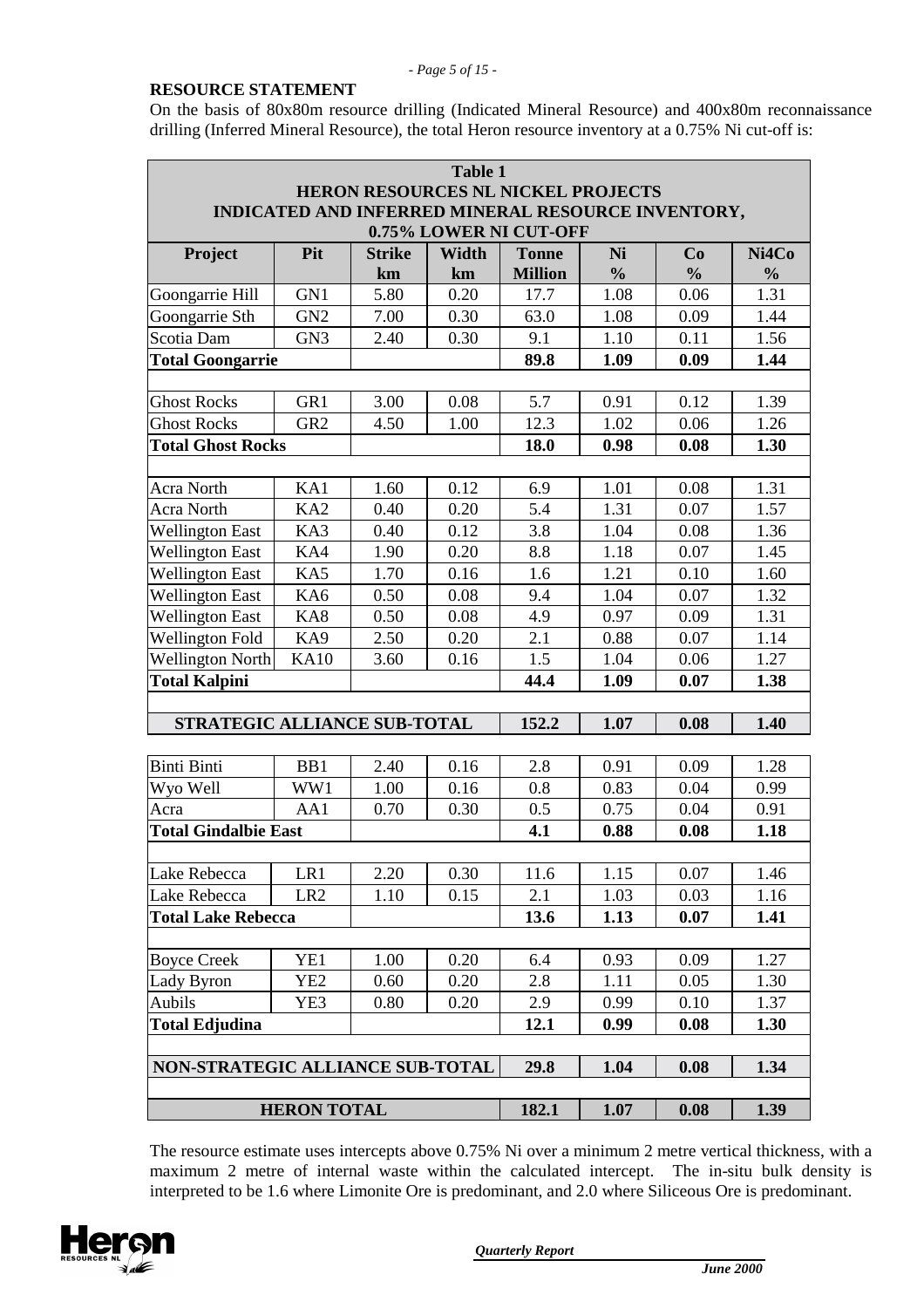### **2. EXPLORATION REVIEW**

### **2.1 CAWSE STAGE II STRATEGIC ALLIANCE PROVINCE**

#### *Drilling Program*

Resource Definition drilling is current to upgrade the status of existing resources to the Indicated Mineral Resource category, in particular within the high grade zones delineated at the Goongarrie South and Scotia Dam Prospects. Within the Strategic Alliance, 22.5% of the resource is now "Indicated".

#### ! *Stage 1 80x80m Reverse Circulation Drilling*

Due to the excellent June Quarter drilling results, the 80x80m RC drilling has been significantly expanded, with 13,000m still required to quantify the high grade zones delineated at Goongarrie South and Scotia Dam. The program is now anticipated to be completed in the December 2000 Quarter. The aim is to fully evaluate the Goongarrie South resources, which are likely to be the dominant source of Heron toll milling ore feed to Cawse Stage II for its 30 year mine life.

## ! *Stage 2 PQ Triple Tube Diamond Drilling*

In order to audit the accuracy of RC drill assays and to obtain non-comminuted metallurgical core samples, Heron drilled 8 PQ diamond drill holes within four selected zones at Goongarrie South.

### ! *Stage 3 Lateral Continuity Study, 20x20m Reverse Circulation Drilling*

Subject to Strategic Alliance approval, systematic RC drilling is required on a 20x20m grid within the Goongarrie South Limonite Ore. Results from this close-spaced drilling pattern will facilitate detailed geo-statistical modeling, as recommended in a previous independent resource audit.

| <b>Table 2</b>                                     |                        |                |               |               |               |  |  |  |  |  |  |
|----------------------------------------------------|------------------------|----------------|---------------|---------------|---------------|--|--|--|--|--|--|
| HERON RESOURCES NL NICKEL PROJECTS                 |                        |                |               |               |               |  |  |  |  |  |  |
| INDICATED AND INFERRED MINERAL RESOURCE INVENTORY, |                        |                |               |               |               |  |  |  |  |  |  |
|                                                    | 0.75% LOWER NI CUT-OFF |                |               |               |               |  |  |  |  |  |  |
| Project                                            | Category               | <b>Tonnes</b>  | Ni            | Co            | Ni4Co         |  |  |  |  |  |  |
|                                                    |                        | <b>Million</b> | $\frac{0}{0}$ | $\frac{0}{0}$ | $\frac{0}{0}$ |  |  |  |  |  |  |
| Goongarrie Hill                                    | Inferred               | 15.7           | 1.09          | 0.06          | 1.33          |  |  |  |  |  |  |
| Goongarrie Hill                                    | Indicated              | 2.0            | 0.99          | 0.04          | 1.14          |  |  |  |  |  |  |
|                                                    | Sub-total              | 17.7           | 1.08          | 0.06          | 1.31          |  |  |  |  |  |  |
| Goongarrie Sth                                     | Inferred               | 32.5           | 1.06          | 0.07          | 1.39          |  |  |  |  |  |  |
| Goongarrie Sth                                     | Indicated              | 30.5           | 1.10          | 0.11          | 1.53          |  |  |  |  |  |  |
|                                                    | Sub-total              | 63.0           | 1.08          | 0.09          | 1.44          |  |  |  |  |  |  |
| Scotia Dam                                         | Inferred               | 9.1            | 1.10          | 0.11          | 1.56          |  |  |  |  |  |  |
| Scotia Dam                                         | Indicated              |                |               |               |               |  |  |  |  |  |  |
|                                                    | Sub-total              | 9.1            | 1.10          | 0.11          | 1.56          |  |  |  |  |  |  |
| <b>Ghost Rocks</b>                                 | Inferred               | 18.0           | 0.98          | 0.08          | 1.30          |  |  |  |  |  |  |
| <b>Ghost Rocks</b>                                 | Indicated              |                |               |               |               |  |  |  |  |  |  |
|                                                    | Sub-total              | 18.0           | 0.98          | 0.08          | 1.30          |  |  |  |  |  |  |
| Kalpini                                            | Inferred               | 42.6           | 1.08          | 0.07          | 1.38          |  |  |  |  |  |  |
| Kalpini                                            | Indicated              | 1.8            | 1.12          | 0.06          | 1.37          |  |  |  |  |  |  |
|                                                    | Sub-total              | 44.4           | 1.09          | 0.07          | 1.38          |  |  |  |  |  |  |
| Sub-total                                          | <b>Inferred</b>        | 117.9          | 1.07          | 0.07          | 1.35          |  |  |  |  |  |  |
| Sub-total                                          | <b>Indicated</b>       | 34.3           | 1.09          | 0.10          | 1.51          |  |  |  |  |  |  |

#### *Goongarrie Resource by Category*

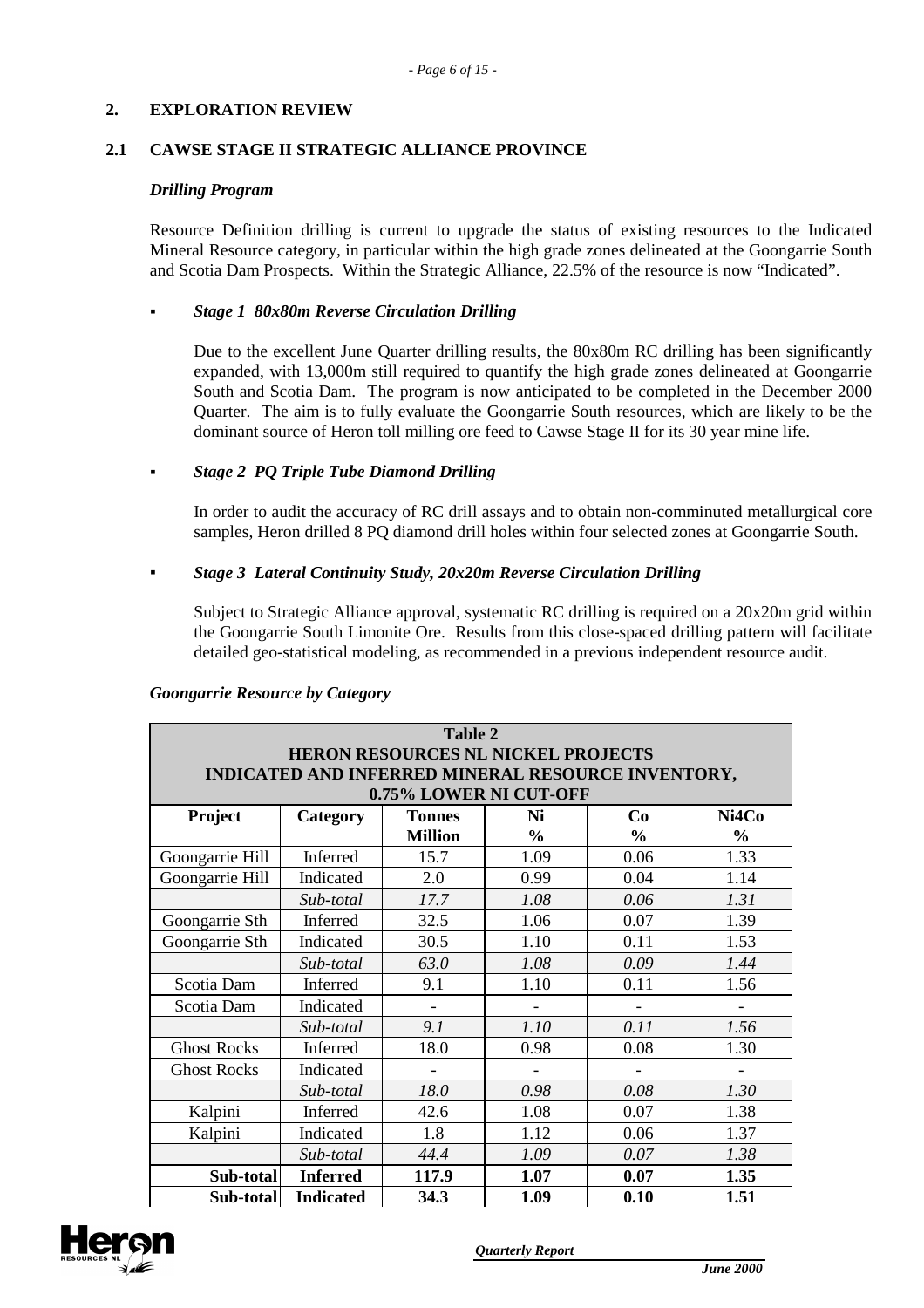| Page 7 of 15 -            |       |      |      |      |  |  |  |  |
|---------------------------|-------|------|------|------|--|--|--|--|
| <b>STRATEGIC ALLIANCE</b> | 152.2 | 1.07 | 0.08 | 1.40 |  |  |  |  |

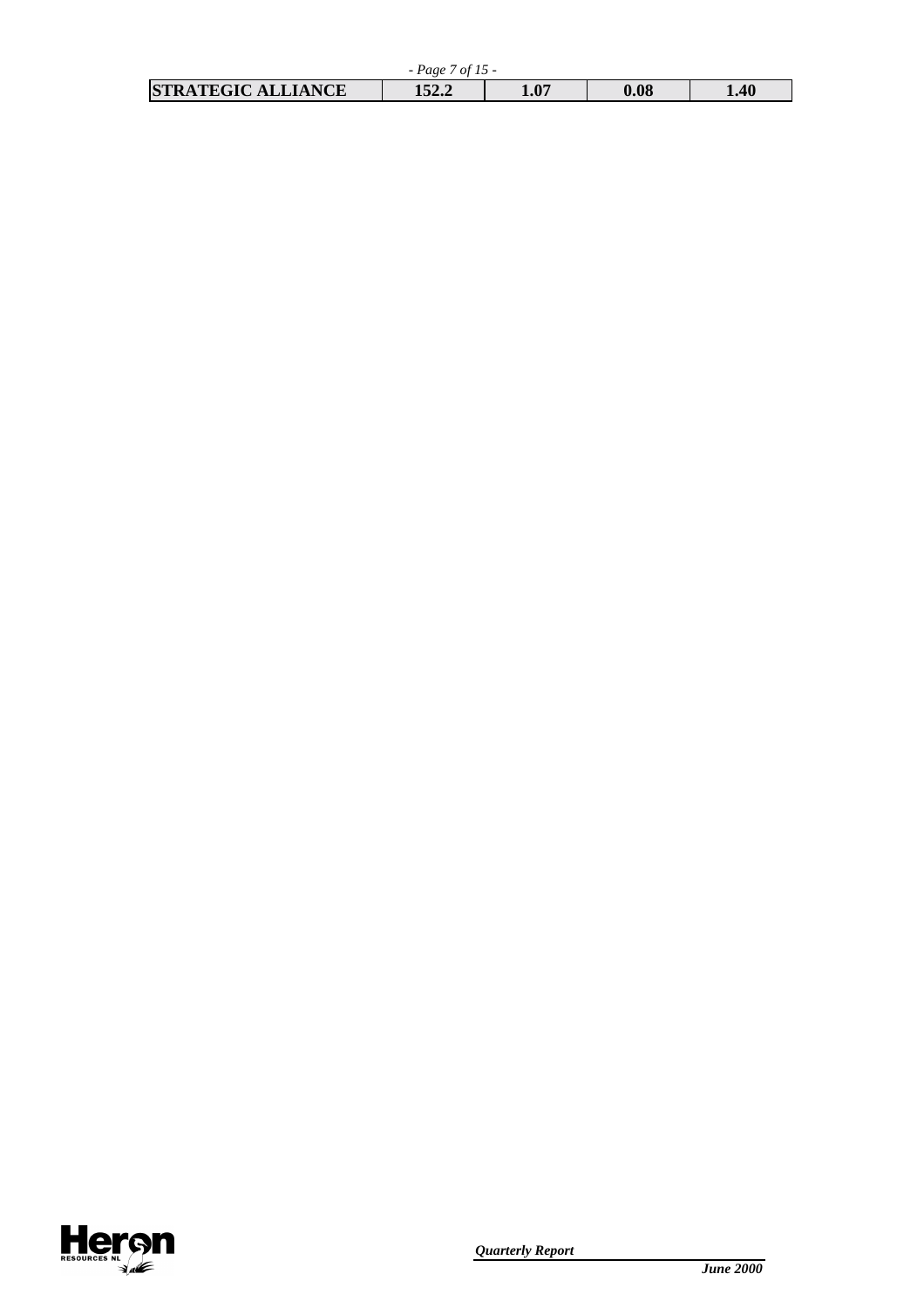# *Goongarrie South Drill In-fill Study*

Resource Definition drilling at the Goongarrie South - GS2 Zone has demonstrated that the original 400x80m pattern RC drill resource estimate is reasonably robust when compared to the corresponding 80x80m in-fill pattern resource estimate (this is also the case at the Kalpini and Goongarrie Hill deposits). The in-fill drilling has resulted in a minor loss of tonnes at lower cut-off grades, and a minor increase in Ni grade and decrease in Co grade as the drill pattern becomes denser.

The thickness and continuity of ore zones suggests that a good conversion to Reserves can be expected. At this stage, there are three laterally persistent NNW trending parallel zones over a 3km in strike length with metal accumulations commonly above 20m.% NiCo. The high grade ore is open to the north.

| Table 3<br><b>Goongarrie South - GS2 Zone Comparative Mineral Resources</b> |                |               |               |               |  |  |  |  |
|-----------------------------------------------------------------------------|----------------|---------------|---------------|---------------|--|--|--|--|
| <b>Lower Cut-off</b>                                                        | <b>Tonne</b>   | Ni            | Co            | Ni4Co         |  |  |  |  |
| Ni%                                                                         | <b>Million</b> | $\frac{0}{0}$ | $\frac{0}{0}$ | $\frac{0}{0}$ |  |  |  |  |
| <b>Inferred Mineral Resource - 400m x 80m RC Drill Density</b>              |                |               |               |               |  |  |  |  |
| 0.50                                                                        | 44.85          | 0.90          | 0.088         | 1.25          |  |  |  |  |
| 0.75                                                                        | 27.19          | 1.09          | 0.113         | 1.54          |  |  |  |  |
| 1.00                                                                        | 13.87          | 1.31          | 0.155         | 1.93          |  |  |  |  |
| <b>Indicated Mineral Resource - 80m x 80m RC Drill Density</b>              |                |               |               |               |  |  |  |  |
| 0.50                                                                        | 41.60          | 0.91          | 0.085         | 1.25          |  |  |  |  |
| 0.75                                                                        | 24.63          | 1.12          | 0.107         | 1.54          |  |  |  |  |
| 1.00                                                                        | 13.74          | 1.32          | 0.137         | 1.87          |  |  |  |  |

Comparative data for Goongarrie South - GS2 Zone is included in Table 3 and Figure 2 following.



**Figure 2 Goongarrie Nickel Project Goongarrie South - GS2, Comparison of 400x80m and 80x80m Resource Estimates**

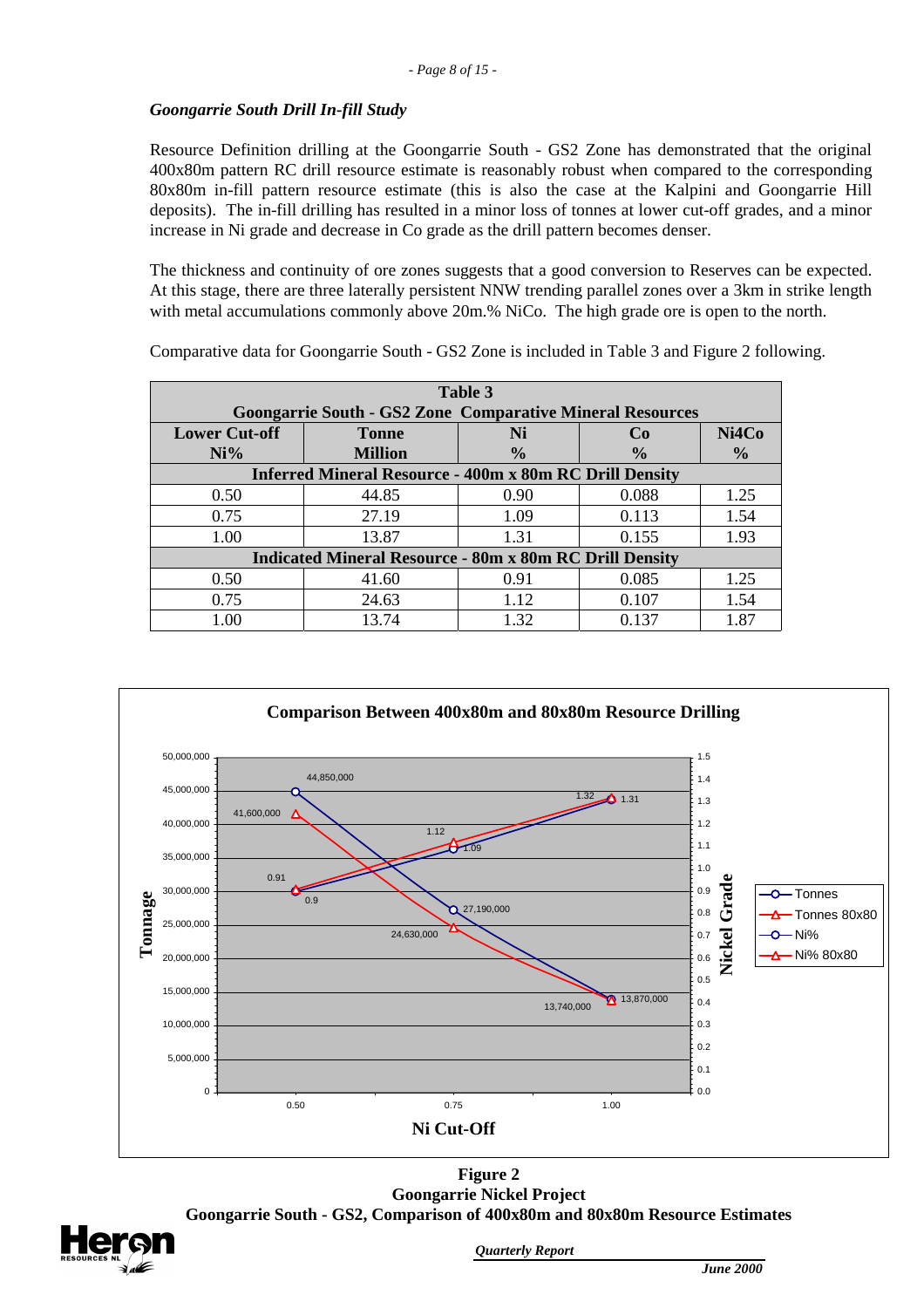*- Page 9 of 15 -*

### **Goongarrie Nickel Project**

Heron 100%. Centaur holds toll milling rights to process ore through Cawse Stage II. Nickel (- gold).

### *Goongarrie Hill Prospect*

During the Quarter, 1,152m of drilling was completed, comprising 58 vertical Reverse Circulation drill holes (GWRC124 to 181, average 20m) on an 80x80m and 20x20m grid. A total 1,152 drill samples were submitted for Heron's multi-element metallurgical suite and screen upgrade assessment.

Two bulk composite of RC drill samples from the Goongarrie Hill mineralisation were submitted to LakefieldOretest Pty Ltd in Perth for full metallurgical analysis including quantitative screen analysis.

Shallow high grade ore centred on drill-holes GWRC088-091 (peak 2m at 1.97% Ni) has been targeted for processing through Cawse Stage I. The ore zone is on a granted Mining Lease. Environmental Performance Bonds have been lodged with the Department of Minerals and Energy, and a Notice of Intent to Mine is in preparation. Drill site rehabilitation has been completed.

Significant mineralised drill intersections returned during the Quarter are detailed in Table 4 following.

| <b>Table 4</b><br><b>GOONGARRIE HILL PROSPECT</b><br>RCP Drilling Significant Intersections, 0.75% Ni Cut-off |              |             |             |    |                 |               |               |               |       |
|---------------------------------------------------------------------------------------------------------------|--------------|-------------|-------------|----|-----------------|---------------|---------------|---------------|-------|
| Hole                                                                                                          | <b>North</b> | <b>East</b> | <b>From</b> | To | <b>Interval</b> | Ni            | Co            | Ni4Co         | Ni4Co |
| <b>Number</b>                                                                                                 | m            | m           | m           | m  | m               | $\frac{0}{0}$ | $\frac{0}{0}$ | $\frac{6}{9}$ | $M\%$ |
| GWRC124                                                                                                       | 76.198       | 1.520       |             | 11 | 6               | 1.18          | 0.171         | 1.87          | 11.21 |
| GWRC150                                                                                                       | 76.299       | 1.520       |             | 13 |                 | 1.24          | 0.111         | 1.69          | 11.81 |
| GWRC174                                                                                                       | 76.420       | 1.439       |             |    |                 | 1.14          | 0.056         | 1.36          | 9.52  |

The 20x20m drilling has confirmed 20-40m wide WNW and ENE high grade zones. It is felt that a Riedel shear system within brittle ultramafic rock controls the distribution of high grade ore zones.

Having completed detailed drilling and metallurgical studies, Heron elected to not nominate ore for Cawse Stage I March 2001 toll milling campaign, due to the current high cost of processing. An alternative profit share toll milling proposal was put to Cawse.

#### *Goongarrie South and Scotia Dam Prospects*

During the Quarter, 14,600m of drilling were completed over the central tenement area. A total of 273 vertical Reverse Circulation drill holes (GSRC287 to GSRC559, average depth 53m) were drilled on an 80x80m grid. A total of 6,522 drill samples were submitted for Heron's multi-element metallurgical suite and screen upgrade assessment. Drilling is continuing at Goongarrie South with encouraging ore grade intercepts being returned, confirming the excellent continuity of ore zones.

Drilling of the high grade zones continues to consistently encounter limonitic mineralisation overlying olivine adcumulate ultramafic rocks. The mineralisation has a very low MgO content (commonly less than 2%), suggesting a very low acid consumption and good autoclave performance can be expected.

Diamond drilling (GSDD001-008, 406m) was completed at the Goongarrie South high grade zone and half core despatched to LakefieldOretest for detailed metallurgical testwork.

The Goongarrie wet drilling problems in ore zones are persisting, with downhole petrophysical logging confirming a static water-table at 10-20m. A major Tertiary-aged palaeochannel sand system has been defined traversing the Goongarrie South area from SE to NW. Hydrological studies are current, to evaluate process water capabilities and future pit de-watering requirements. Interestingly, just as seen at

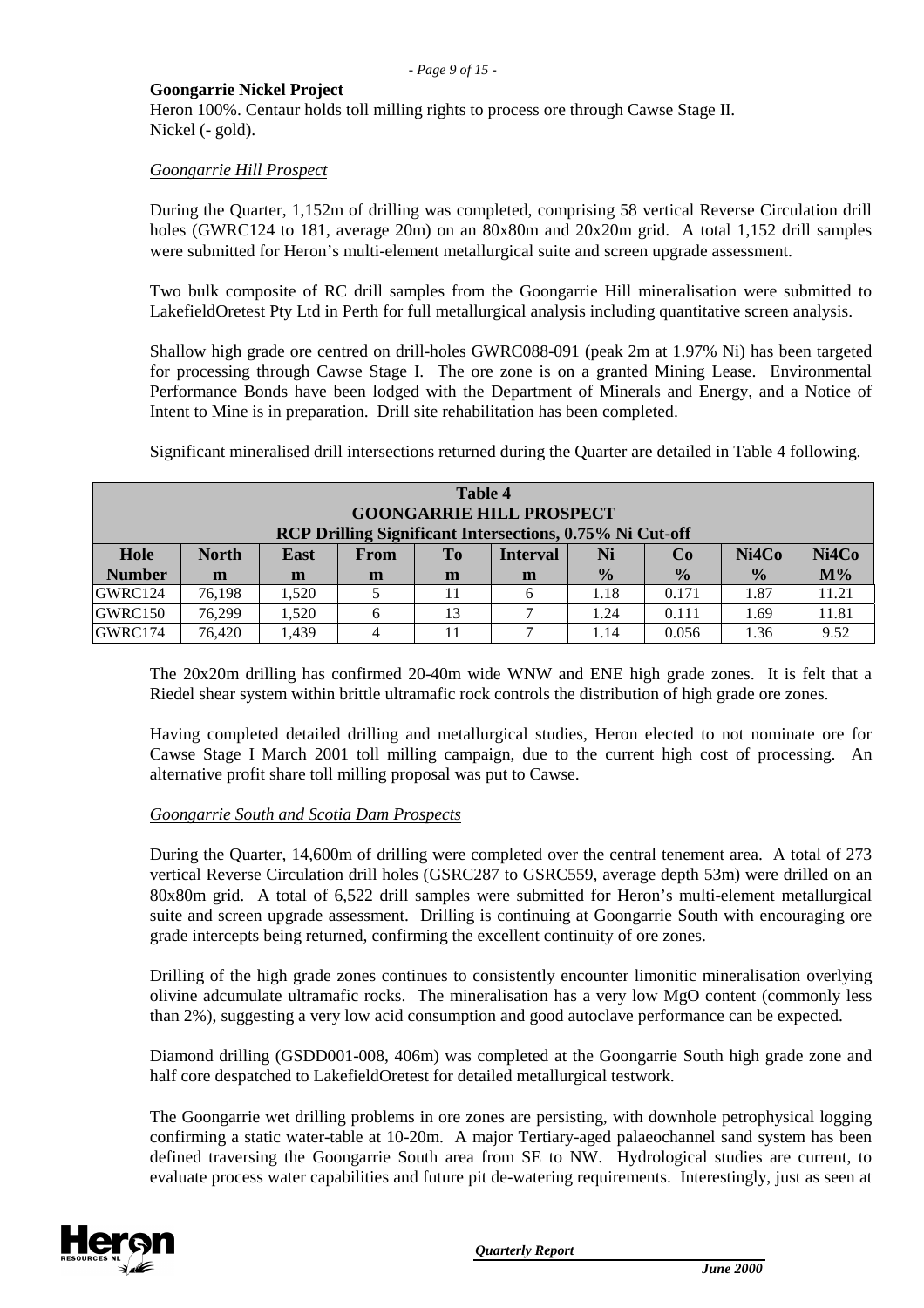### *- Page 10 of 15 -*

the Cawse Bunyip Pit palaeochannel, very high grade "SiCo" Ni-Co ore may occur at the base of the palaeochannel aquifer.

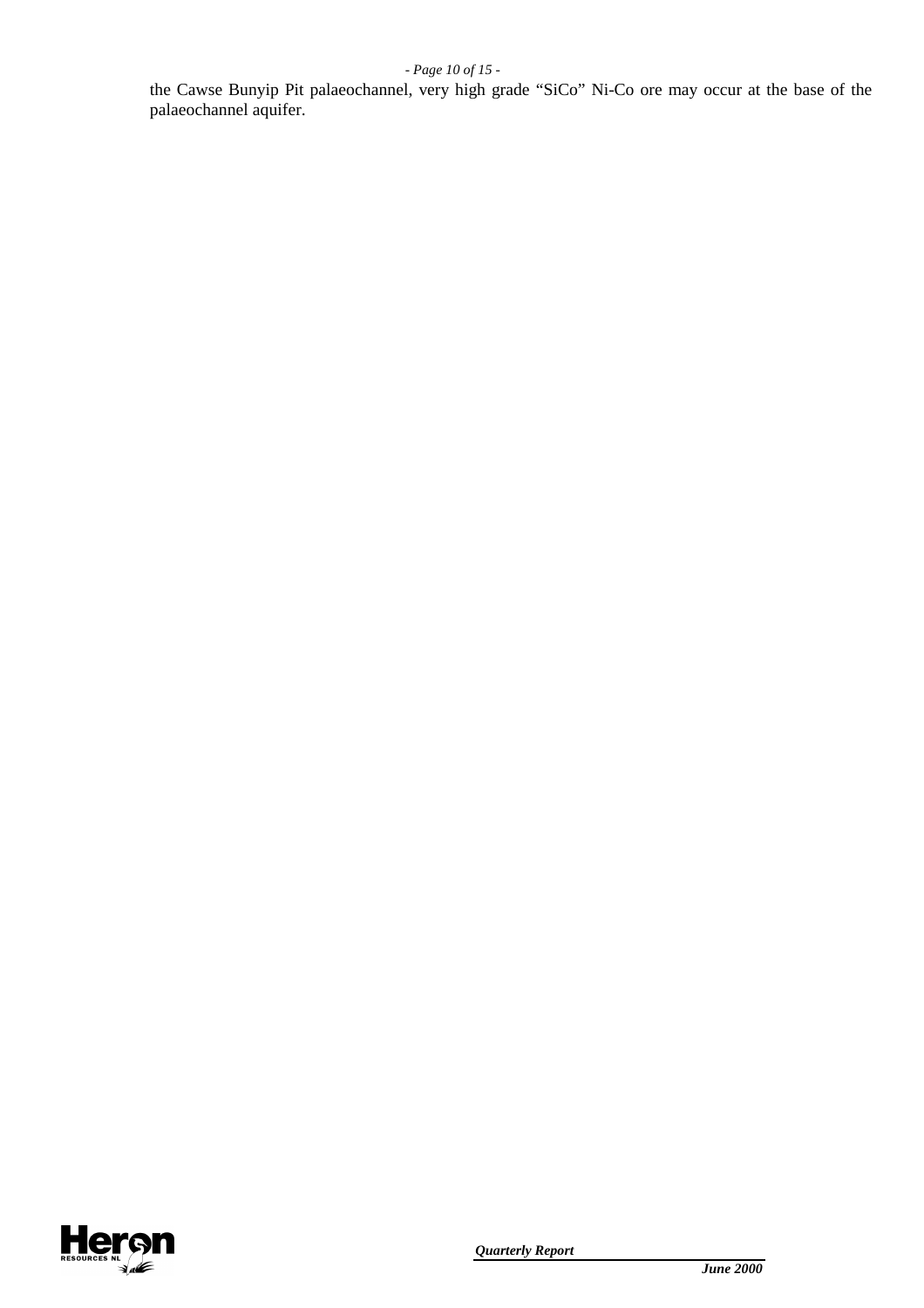# *- Page 11 of 15 -*

| <b>Table 5</b><br><b>GOONGARRIE SOUTH PROSPECT</b><br>RCP Drilling Significant Intersections, 0.75% Ni Cut-off |                  |                |                |          |                 |               |                     |               |                 |
|----------------------------------------------------------------------------------------------------------------|------------------|----------------|----------------|----------|-----------------|---------------|---------------------|---------------|-----------------|
| Hole                                                                                                           | North            |                |                | To       |                 | Ni            |                     | Ni4Co         | Ni4Co           |
| Number                                                                                                         |                  | East           | From           |          | <b>Interval</b> | $\frac{0}{0}$ | Co<br>$\frac{0}{0}$ | $\frac{0}{0}$ | $M\%$           |
|                                                                                                                | m<br>68,558      | m<br>3,039     | m<br>33        | m<br>40  | m<br>$\tau$     | 1.86          | 0.054               | 2.07          | 14.51           |
| <b>GSRC291</b><br><b>GSRC303</b>                                                                               | 68,720           | 2,563          | 25             | 40       | 15              | 1.00          | 0.052               | 1.21          | 18.12           |
|                                                                                                                |                  |                | 24             | 71       | 47              |               | 0.228               | 2.35          |                 |
| <b>GSRC309</b><br><b>GSRC312</b>                                                                               | 68,719<br>68,880 | 3,043<br>2,561 | 19             | 30       | 11              | 1.43<br>1.28  | 0.166               | 1.94          | 110.37<br>21.34 |
| <b>GSRC316</b>                                                                                                 |                  | 2,880          | 47             | 58       | 11              | 1.20          | 0.066               |               |                 |
|                                                                                                                | 68,878           |                |                |          | 38              | 1.27          | 0.298               | 1.46          | 16.09           |
| <b>GSRC317</b>                                                                                                 | 68,879           | 2,960          | 28             | 66<br>54 |                 |               |                     | 2.46          | 93.64           |
| <b>GSRC318</b>                                                                                                 | 68,881           | 3,040          | 20             | 60       | 34              | 1.33          | 0.043               | 1.50          | 51.02           |
| <b>GSRC319</b>                                                                                                 | 68,878           | 3,123          | 20<br>51       |          | 40<br>15        | 1.22          | 0.156               | 1.85          | 73.93           |
| <b>GSRC324</b>                                                                                                 | 68,959           | 2,801          |                | 66       | 17              | 1.47          | 0.061               | 1.71          | 25.64           |
| GSRC326                                                                                                        | 68,959           | 2,961          | 28             | 45<br>60 | 22              | 1.27          | 0.056               | 1.49          | 25.37           |
| <b>GSRC330</b>                                                                                                 | 69,040           | 2,718          | 38             |          |                 | 1.41          | 0.141               | 1.98          | 43.46           |
| GSRC334                                                                                                        | 69,043           | 3,040          | 28             | 48       | 20              | 0.99          | 0.042               | 1.16          | 23.19           |
| GSRC335                                                                                                        | 69,038           | 3,121          | 17             | 53       | 36              | 1.22          | 0.133               | 1.75          | 63.10           |
| GSRC336                                                                                                        | 68,958           | 3,120          | 19             | 42       | 23              | 1.01          | 0.084               | 1.34          | 30.87           |
| <b>GSRC340</b>                                                                                                 | 69,117           | 2,641          | 14             | 25       | 11              | 1.21          | 0.054               | 1.43          | 15.72           |
|                                                                                                                |                  |                | 29             | 49       | 20              | 1.42          | 0.296               | 2.60          | 52.04           |
| GSRC344                                                                                                        | 69,121           | 2,958          | 20             | 28       | $\,8\,$         | 1.31          | 0.140               | 1.87          | 14.93           |
| GSRC346                                                                                                        | 69,119           | 3,119          | 13             | 45       | 32              | 1.40          | 0.142               | 1.97          | 63.16           |
| GSRC354                                                                                                        | 69,280           | 3,038          | 26             | 62       | 36              | 1.40          | 0.126               | 1.91          | 68.61           |
| <b>GSRC355</b>                                                                                                 | 69,278           | 3,120          | 21             | 43       | 22              | 1.20          | 0.098               | 1.59          | 34.91           |
| GSRC357                                                                                                        | 69,360           | 2,563          | 21             | 34       | 13              | 1.07          | 0.083               | 1.40          | 18.19           |
| <b>GSRC358</b>                                                                                                 | 69,360           | 2,640          | 19             | 58       | 39              | 1.06          | 0.078               | 1.38          | 53.73           |
| <b>GSRC359</b>                                                                                                 | 69,361           | 2,722          | 38             | 49       | 11              | 1.34          | 0.135               | 1.88          | 20.70           |
| GSRC362                                                                                                        | 69,359           | 2,960          | 21             | 45       | 24              | 1.17          | 0.096               | 1.56          | 37.35           |
| GSRC363                                                                                                        | 69,360           | 3,040          | 34             | 84       | 50              | 1.37          | 0.203               | 2.18          | 109.23          |
| GSRC377                                                                                                        | 68,241           | 3,280          | 23             | 37       | 14              | 1.67          | 0.179               | 2.39          | 33.45           |
| <b>GSRC378</b>                                                                                                 | 69,362           | 2,399          | 39             | 50       | 11              | 1.34          | 0.090               | 1.70          | 18.73           |
| <b>GSRC379</b>                                                                                                 | 69,281           | 2,401          | 27             | 58       | 31              | 1.05          | 0.055               | 1.28          | 39.53           |
| GSRC396                                                                                                        | 68,082           | 2,641          | 20             | 35       | 15              | 0.99          | 0.056               | 1.22          | 18.24           |
| <b>GSRC397</b>                                                                                                 | 68,080           | 2,721          | 22             | 36       | 14              | 1.31          | 0.035               | 1.45          | 20.31           |
| GSRC398                                                                                                        | 68,078           | 2,801          | 27             | 42       | 15              | 1.04          | 0.040               | 1.20          | 17.93           |
| <b>GSRC399</b>                                                                                                 | 68,080           | 2,882          | 29             | 60       | 31              | 1.26          | 0.043               | 1.43          | 44.29           |
| <b>GSRC413</b>                                                                                                 | 63,678           | 4,322          | 19             | 44       | 25              | 1.07          | 0.134               | 1.61          | 40.23           |
| GSRC419                                                                                                        | 63,758           | 4,241          | 22             | 34       | 12              | 1.20          | 0.046               | 1.38          | 16.55           |
| <b>GSRC420</b>                                                                                                 | 63,757           | 4,322          | 26             | 56       | 30              | 1.11          | 0.139               | 1.67          | 49.98           |
| GSRC424                                                                                                        | 63,838           | 4,161          | 23             | 40       | 17              | 1.12          | 0.068               | 1.39          | 23.59           |
| <b>GSRC425</b>                                                                                                 | 63,837           | 4,242          | 25             | 38       | 13              | 1.07          | 0.051               | 1.28          | 16.62           |
| <b>GSRC440</b>                                                                                                 | 64,160           | 4,001          | 23             | 40       | 17              | 1.25          | 0.138               | 1.80          | 30.62           |
|                                                                                                                |                  |                | 47             | 59       | 12              | 1.14          | 0.035               | 1.28          | 15.30           |
| GSRC441                                                                                                        | 64,156           | 4,080          | 21             | 33       | 12              | 1.13          | 0.091               | 1.49          | 17.90           |
| GSRC447                                                                                                        | 64,239           | 4,081          | 24             | 42       | 18              | 0.92          | 0.061               | 1.16          | 20.89           |
| GSRC450                                                                                                        | 64,236           | 4,320          | 19             | 39       | 20              | 0.92          | 0.095               | 1.30          | 25.96           |
| <b>GSRC459</b>                                                                                                 | 64,557           | 4,081          | 24             | 44       | 20              | 0.90          | 0.044               | 1.08          | 21.56           |
| GSRC462                                                                                                        | 64,560           | 4,321          | $\overline{4}$ | $28\,$   | 24              | 1.12          | 0.093               | 1.49          | 35.80           |
| <b>GSRC470</b>                                                                                                 | 67,680           | 2,800          | 32             | 58       | 26              | 0.92          | 0.065               | 1.18          | 30.71           |
| GSRC477                                                                                                        | 67,520           | 3,040          | 37             | $70\,$   | 33              | 1.10          | 0.073               | 1.39          | 45.71           |
| GSRC478                                                                                                        | 67,520           | 3,120          | 24             | 44       | 20              | 1.01          | 0.058               | 1.24          | 24.85           |
| GSRC484                                                                                                        | 67,680           | 3,360          | 10             | 24       | 14              | 1.07          | 0.164               | 1.72          | 24.10           |
| GSRC494                                                                                                        | 68,080           | 2,960          | 21             | 40       | 19              | 0.89          | 0.029               | 1.00          | 19.06           |
| <b>GSRC509</b>                                                                                                 | 67,840           | 2,882          | 10             | $28\,$   | 18              | 1.11          | 0.118               | 1.58          | 28.40           |
| GSRC513                                                                                                        | 67,758           | 2,798          | 26             | 47       | 21              | 0.99          | 0.089               | 1.34          | 28.23           |

Significant mineralised drill intersections returned during the Quarter are detailed in Table 5 following.

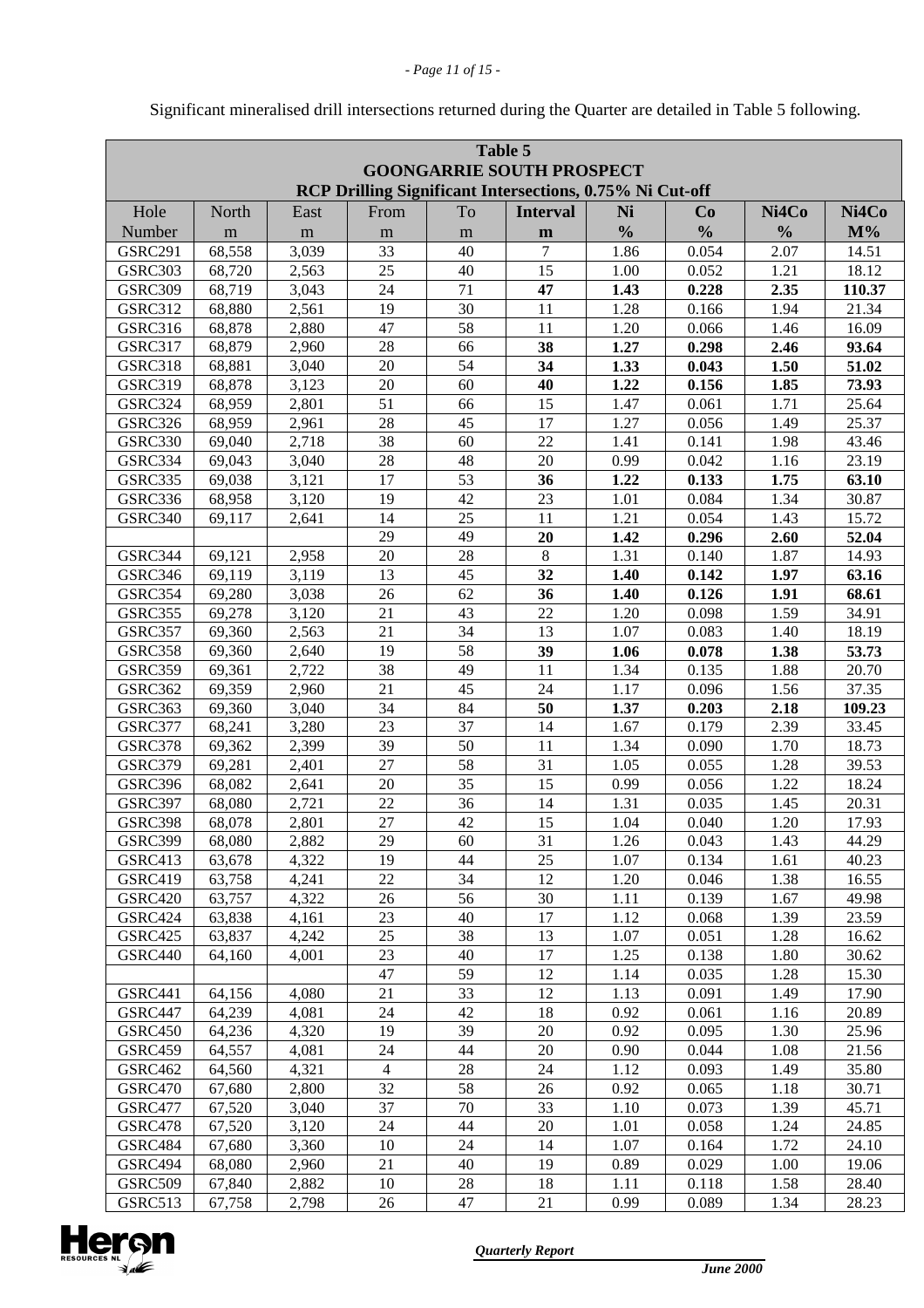| $1 \, \mu \times 12 \, \nu \rightarrow 12$ |        |       |                |                                    |         |                              |                      |                            |            |
|--------------------------------------------|--------|-------|----------------|------------------------------------|---------|------------------------------|----------------------|----------------------------|------------|
| GSRC529                                    | 68,160 | 3,360 | n<br>ZU        | 44                                 | ∼<br>∠∸ | 1 <sub>0</sub><br>. <i>.</i> | 0.070                | $\overline{A}$<br>4<br>. . | 25.22<br>ر |
| GSRC531                                    | 68.320 | 3,360 | $\overline{1}$ | $\sim$<br>$\overline{\phantom{a}}$ |         | 1.IJ                         | $1 \cap F$<br>v. 120 | 1.63                       | 24.49      |

### **2.1.1 Ghost Rocks Nickel Project**

Heron 100%. Centaur holds toll milling rights to process ore through Cawse Stage II. Nickel (-gold).

*- Page 12 of 15 -*

During the Quarter, further section interpretation and resource estimation was completed. Survey base stations were set up as a control for resource estimation. Drill site rehabilitation has been completed.

Heron has now acquired the gold rights to the tenement as part of a tenement exchange. A prospective joint venturer has approached Heron regarding exploration for gold at Ghost Rocks.

In-fill drilling on a 400x80m pattern is planned, to upgrade the nickel laterite resource status. Drilling is planned for the September 2000 Quarter, and drill site access has been cleared.

#### **2.1.2 Kalpini Nickel Project**

Heron 100%. Centaur holds toll milling rights to process ore through Cawse Stage II. Nickel (- gold)

A screen upgrade sampling program was completed. Results indicate nickel upgrades ranging from 8% for limonite ore to 21% for siliceous ore. Nickel metal recovery is good at 82% for siliceous ore to 91% for limonite ore.

Rehabilitation of historical drill areas was completed, with the contract awarded to an Indigenous contractor whose work has been very good.

Heron's multi-element analysis procedure has provded potential joint venture partners with data to evaluate the nickel sulphide potential at Kalpini, by providing basal contact copper anomalies.

#### **2.2 SCOTIA KANOWNA PROVINCE**

#### **2.2.1 Scotia Kanowna Joint Venture Project**

Heron 100%. Delta Gold NL option to farm in to the project. Nickel - gold.

#### *Gindalbie and Six Mile North Prospects*

A detailed data appraisal, regolith interpretation with field confirmation and initial sampling has been completed, with Delta targeting gold hosting structures associated with the Moriaty Shear Zone. Delta may earn 70% through spending \$1,000,000. Heron retains all nickel rights.

Drill access has again been difficult during the Quarter, due to wet ground conditions.

### **2.2.2 Gindalbie East Project**

Heron 100%. Nickel (- gold).

### *Binti Binti Prospect*

The Binti Binti Prospect is located approximately 80km NE of Kalgoorlie immediately north of the Heron Kalpini Nickel Project. Part of the mineralised zone has been converted to a Mining Lease application.

An RC drilling program was designed for the Binti Binti Prospect with drill collars pegged and access determined. Drilling has had to be postponed due to poor access following prolonged rain in the area.

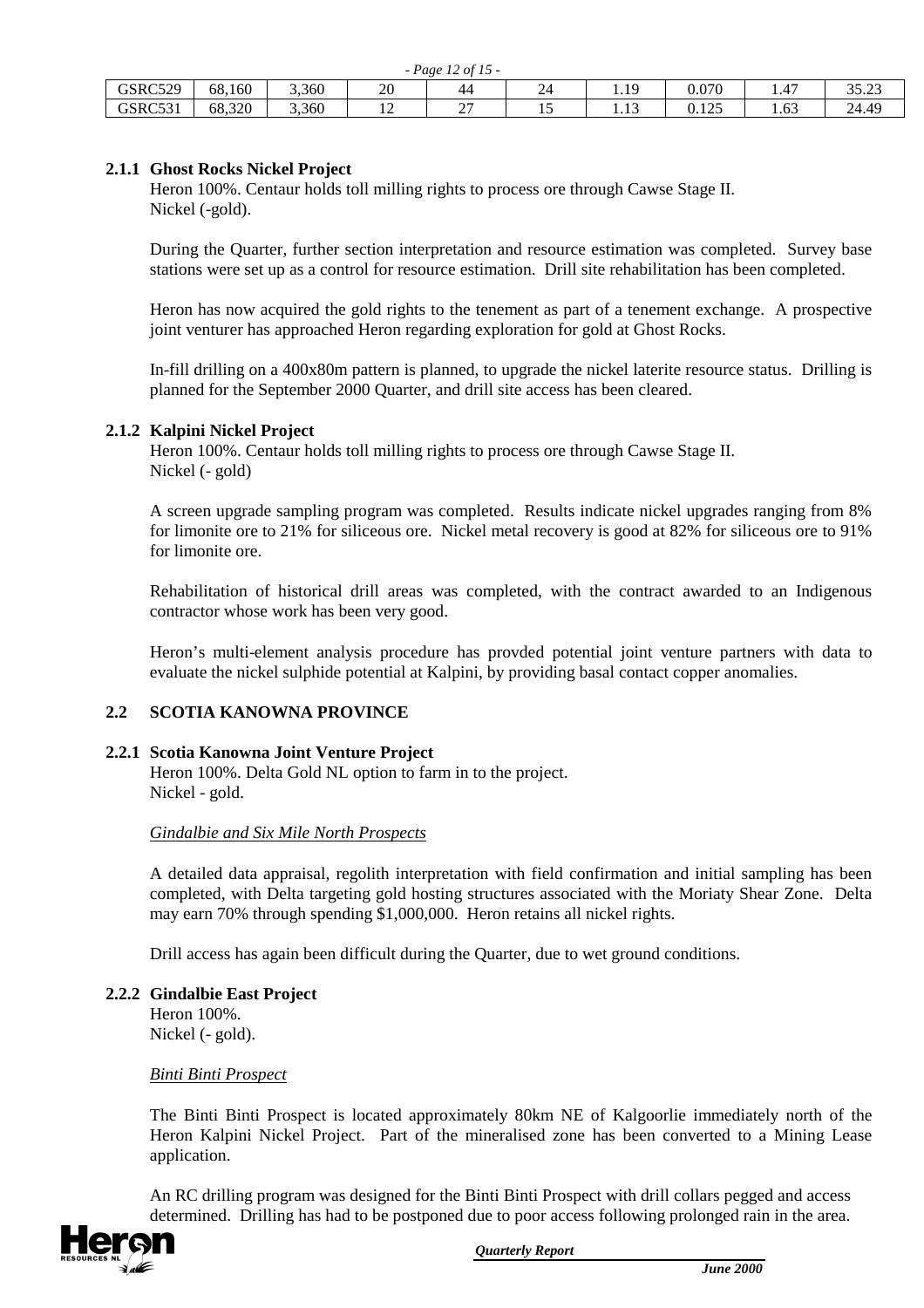### *Acra Nickel Sulphide Prospect*

The Acra nickel sulphide mineralisation has been acquired from Fodina Minerals Pty Ltd.

Field mapping at Acra has identified a 700x300m zone of poorly outcropping olivine cumulate lithologies with an outcropping silica cap. Previous drilling has confirmed the presence of nickel laterite mineralisation at its northern margin. Drill collar locations and access has been determined for an RC drilling program planned for the September 2000 Quarter.

Zones of pervasive low grade nickel sulphide mineralisation have been previously drilled by Fodina at Acra, associated with olivine orthocumulate lithologies. Heron has designed a TEM ground survey to follow up the target, including zones of gossan occurrence.

Heron has systematically re-assessed its Gindalbie East ultramafic tenement holding for nickel sulphide targets. Expressions of interest have been received regarding a joint venture on Acra to further explore for nickel sulphide mineralisation, as well as follow up various high grade supergene gold targets.

### *Wyo Well Prospect*

Heron has pegged two Exploration Licences at Wyo Well, providing access on grant to 12km of ultramafic lithologies. Previous tenement holders have encountered nickel laterite mineralisation in RAB drilling. There is potential to extend the known mineralisation in all directions. RAB intercepts recorded include 12m at 0.84% Ni and 4m at 0.81%Ni. Previous exploration has not specifically targeted the nickel laterite potential.

### **2.2.3 Menzies East Joint Venture Project**

Heron 100%. Golden State Resources right to earn 60%. Gold - nickel.

Golden State advises that regional studies continue.

## **2.3 EMU FAULT PROVINCE**

## **2.3.1 Kalpini Gold Project**

Heron 100%. Nickel infrastructure - gold.

A joint venturer has approached Heron regarding exploration for gold. Any such arrangement where Strategic Alliance tenements are involved is subject to a pre-emptive right accorded to Centaur.

#### **2.3.2 Transline Joint Venture Project**

Heron 100%. Newhampton Goldfields right to earn 80%. Gold (- nickel).

The Transline project covers highly anomalous, +50ppb gold in soil targets associated with the orehosting GMQ Shear Zone. GIS compilations were completed, identifying from previous exploration several  $+1g/t$  Au RAB anomalies, peaking at  $6g/t$  Au. Newhampton Goldfields can, subject to the completion of formal documentation, earn an 80% interest by expending \$800,000.

Newhampton operate a CIP plant at Jubilee located 50km WSW of Transline, so potential exists for an expeditious cash flow from any discovery.

A number of key tenements have been granted during the Quarter.

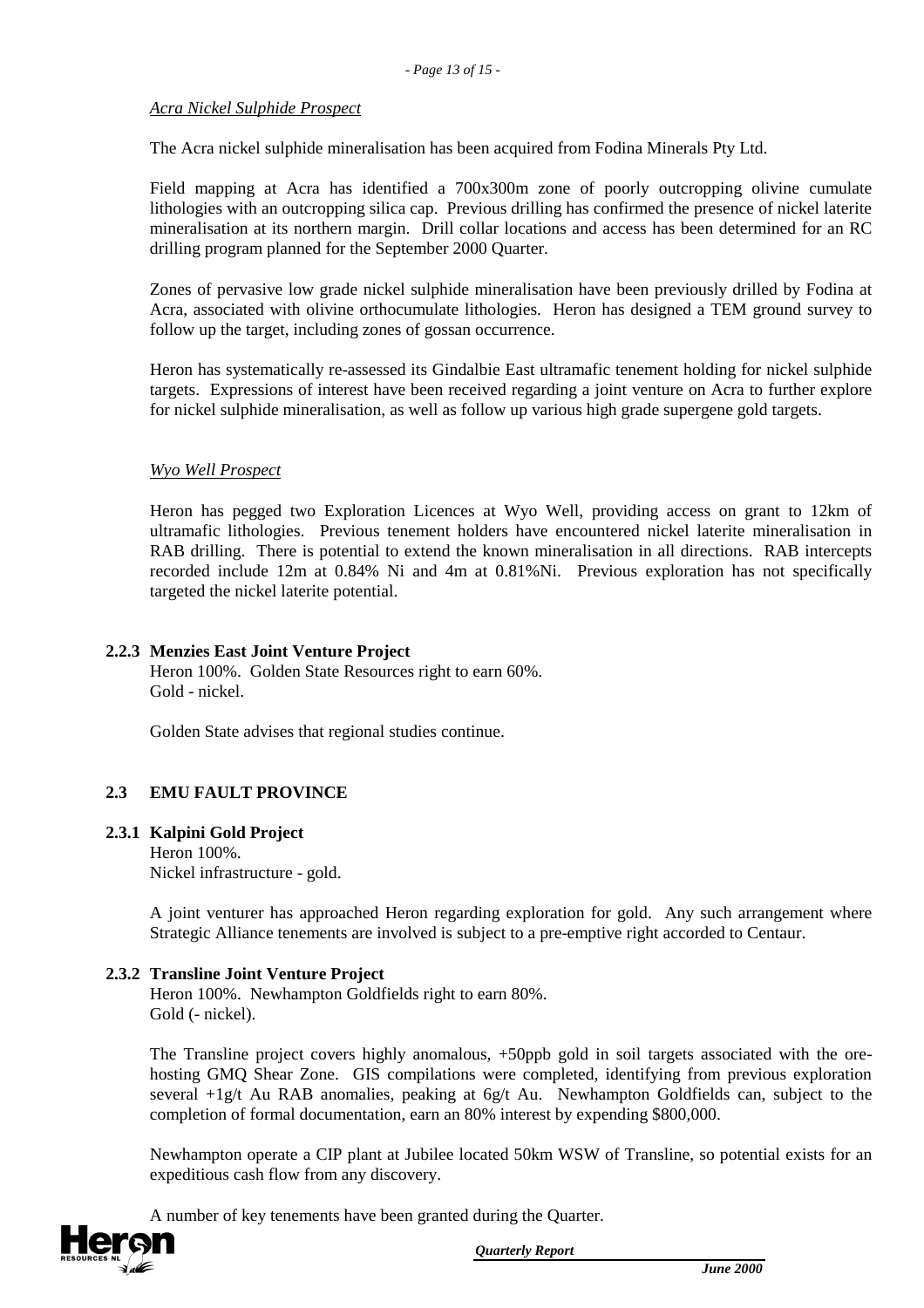## **2.4 KEITH KILKENNY PROVINCE**

### **2.4.1 Malcolm Nickel Project**

Heron 100%.

Nickel (- gold).

The project area is on the western margin of the Keith Kilkenny Tectonic Zone, and adjoins the Apollo Hill gold mining centre.

A joint venturer is likely to farm in on the gold rights at Tampa to the west of the Keith Kilkenny Tectonic Zone. It is proposed that \$750,000 be spent to earn 80% in the gold rights. Heron will retain the nickel rights. Discussions are current with a separate party in respect of gold tenements within the Tectonic Zone proper.

## **2.4.2 Edjudina Nickel Project**

Heron 100%. Nickel (- gold).

Drill section interpretation was completed for the total Edjudina project area, to update earlier work. Ethnographic surveys are current, and rehabilitation is current on historical drill areas.

Discussions are current with a nickel laterite developer in the Aubils area in respect of joint development opportunities for Heron's non-Strategic Alliance nickel laterite projects.

### **2.4.3 Edjudina Gold Project**

Heron 100%. Gold.

Expressions of interest in the joint venture of tenements of this project continue to be received. Tenements acquired that have synergies with existing joint venture projects have been included into those joint ventures, and consideration is being given to several potential new joint ventures. Heron in all cases retains nickel rights.

#### **2.4.4 Edjudina Laverton Joint Venture Project**

Heron 100%, retains all nickel rights. Croesus Mining NL right to earn 80% in gold only.

Additional tenements were acquired by Heron and incorporated into the Joint Venture.

#### *Edjudina Prospect*

RAB drilling was completed at the Honeymoon Dam (E31/288) and Yilgangi Queen (E31/236). Croesus has been an excellent joint venture partner, having completed 8,387m of drilling within the first year of the joint venture, and 2,917m during the current Quarter.

## **2.4.5 Southern Laverton Tectonic Zone Joint Venture Project**

Heron 100%, retains all nickel rights. Gutnick Resources NL right to earn 80% in gold projects only.

Gutnick Resources are completing a GIS data evaluation, identifying follow up drill targets. Additional tenements have been incorporated into the Joint Venture.

An ethnographic study of two key tenements was undertaken to facilitate their grant.

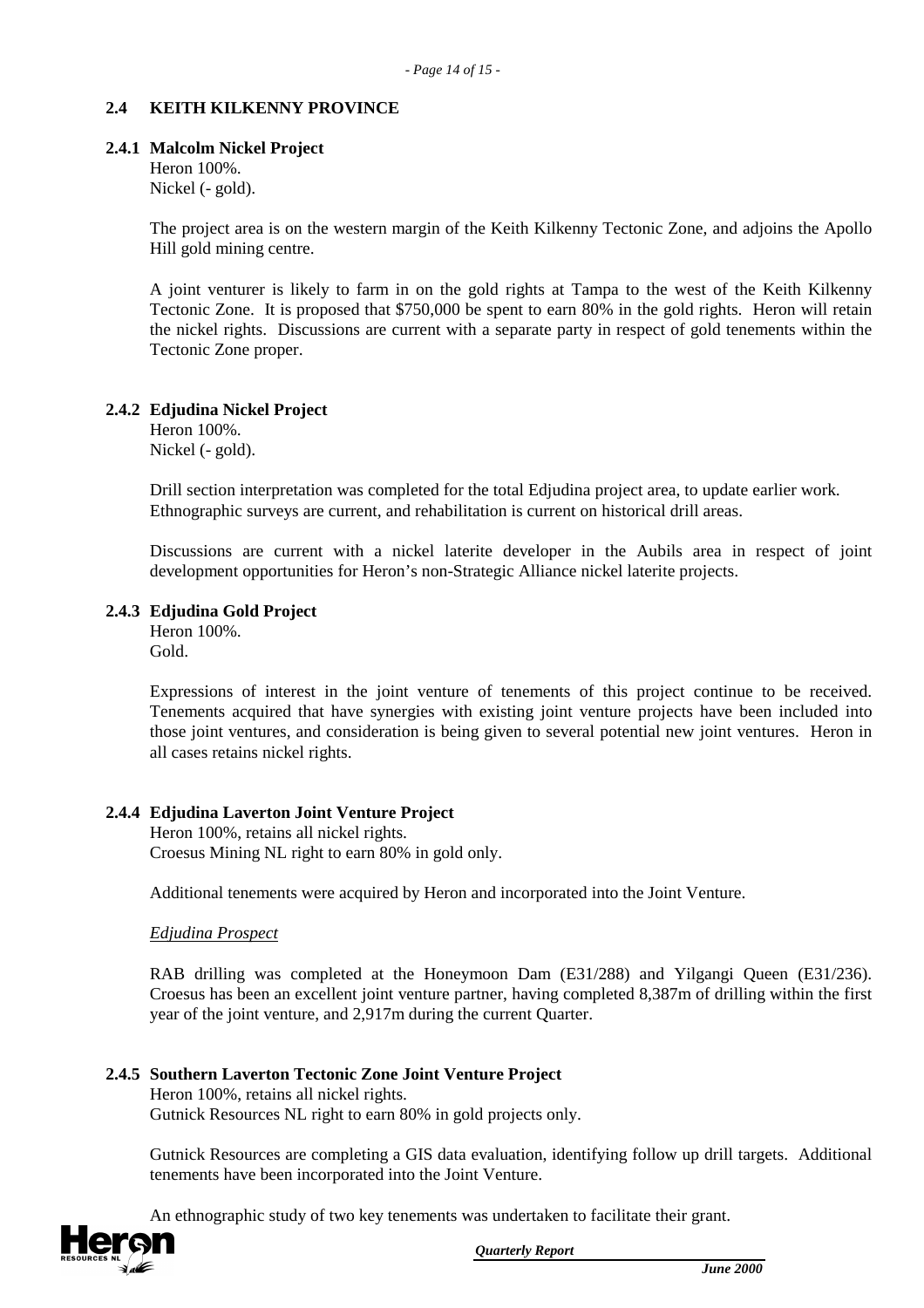## **2.4.6 Mulgabbie Nickel Project**

Heron 100%. Nickel (- gold).

#### *Lake Rebecca Nickel Prospect*

An archaeological survey was completed and hydrological exploration is current. Scoping studies are current, with the view to entering a toll milling arrangement. Metallurgical assessment on bulk drill samples continues. An approach has been received from parties that are developing a low pressure extractive technology for nickel laterite.

Evaluation of a nickel sulphide target for joint venture is current.

#### **2.4.7 Karonie South Joint Venture Project**

Heron 100%. WMC right to earn 80%. Gold (- nickel - base metals).

A Letter Agreement was signed between WMC Resources Limited ("WMC") and Heron whereby WMC may earn 80% through expending \$300,000, and free carrying Heron through to Decision to Mine.

Ethnographic surveys were completed. WMC has commenced 1x1km gravity surveying, to define structural targets for drill evaluation.

#### **2.5 MUNGARI PROVINCE**

### **2.5.1 Mungari Northwest Joint Venture Project**

Heron 100%. Kundana Gold right to earn 50%. Gold.

The project now remaining consists of two Exploration Licences awaiting grant. No field work was undertaken during the Quarter.

#### **2.5.2 Mungari Northwest Project**

Heron 100%. Gold.

Appraisal of work carried out by Kundana Gold was completed. A platinum target has been generated in association with the Powder Sill layered intrusive complex.

#### **2.6 LEONORA LAVERTON PROVINCE**

#### **2.6.1 Laverton Nickel Project**

Heron 100%. Nickel - gold.

#### *Merolia Prospect*

The tenements cover the northern extension to the Coglia Well nickel laterite-hosting ultramafic unit. Open file records show the presence of nickeliferous laterite. Tenement grant is awaited.

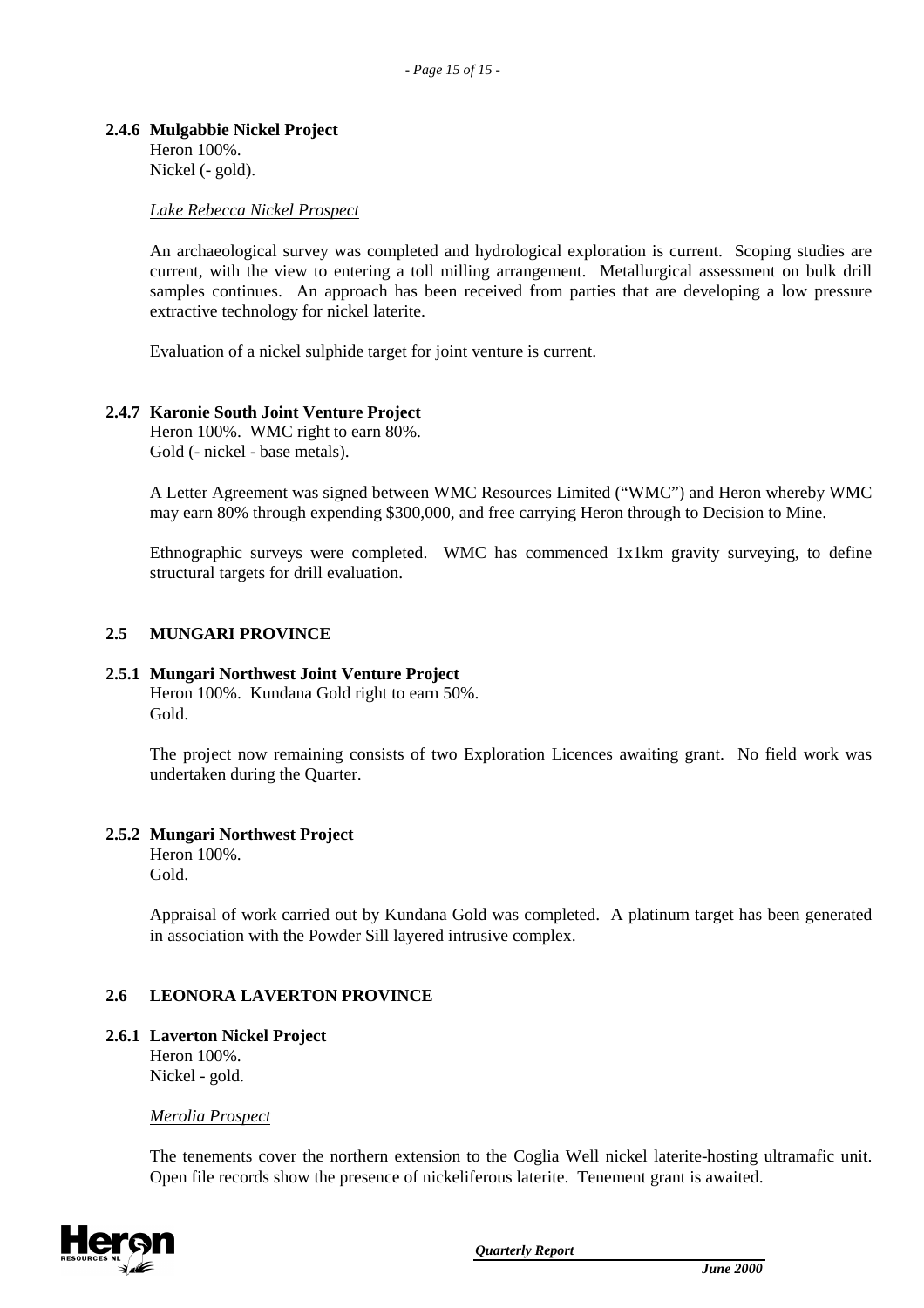### *Laverton Prospect*

The Mulga Queen and King of Creation gold mines north of Laverton were acquired through pegging. Resource potential for gold is good, and scope exists for tenement exchanges, to secure additional ultramafic sequences in the Laverton area.

### **2.6.2 Laverton and Mount Morgans Joint Venture Projects**

Heron 100% Metex right to earn 70%. Gold (-nickel).

Metex advises that reinterpretation of gravity and aeromagnetic data has been completed and a number of targets generated. Geochemical orientation surveys have also been completed in areas of known mineralisation away from the Joint Venture tenements, trialing partial extraction gold techniques that could be used in areas of deeper cover, including the Joint Venture tenements.

### **2.6.3 Victory Project**

Heron 100%. Nickel - gold.

The Southstar Resources Limited Initial Public Offer ("IPO") failed to proceed. The project area includes areas immediately north along strike of the Thunderbox gold discovery, and is adjacent to the Victory workings where Heron has previously generated drill targets.

With Southstar no longer proceeding, a strong expression of interest was received for inclusion of the Victory Project in a new IPO, with Heron to form an on-going alliance with the proposed IPO in respect of Leonora area gold projects.

## **2.7 ILLAARA PROVINCE**

## **2.7.1 Lawrence Find Project**

Heron 100%.

Copper - zinc - gold - nickel - Platinum Group Elements.

Heron's project area covers the Illaara Greenstone Province, which consists of mafic and felsic volcaniclastics, lavas and sediments bounded to the east by the Perrinvale Fault over a continuous strike of 120km.

A review of all available exploration data within the area has identified several target areas warranting immediate investigation, including a 30km strike "epithermal gold" soil anomaly and a 50m thick massive "VMS" gossan. Several under-explored gold occurrences occur throughout the project and a copper occurrence was drilled within the northern-most tenement.

Heron has defined high priority nickel laterite targets in the western project area, which will be retained 100% by Heron.

Prospector Jack Otway has introduced Heron to a highly prospective platinum target associated with a layered ultramafic complex within Heron's tenement holding, which Jack discovered in the 1970s.

Four tenements have proceeded through the Native Title process to grant.

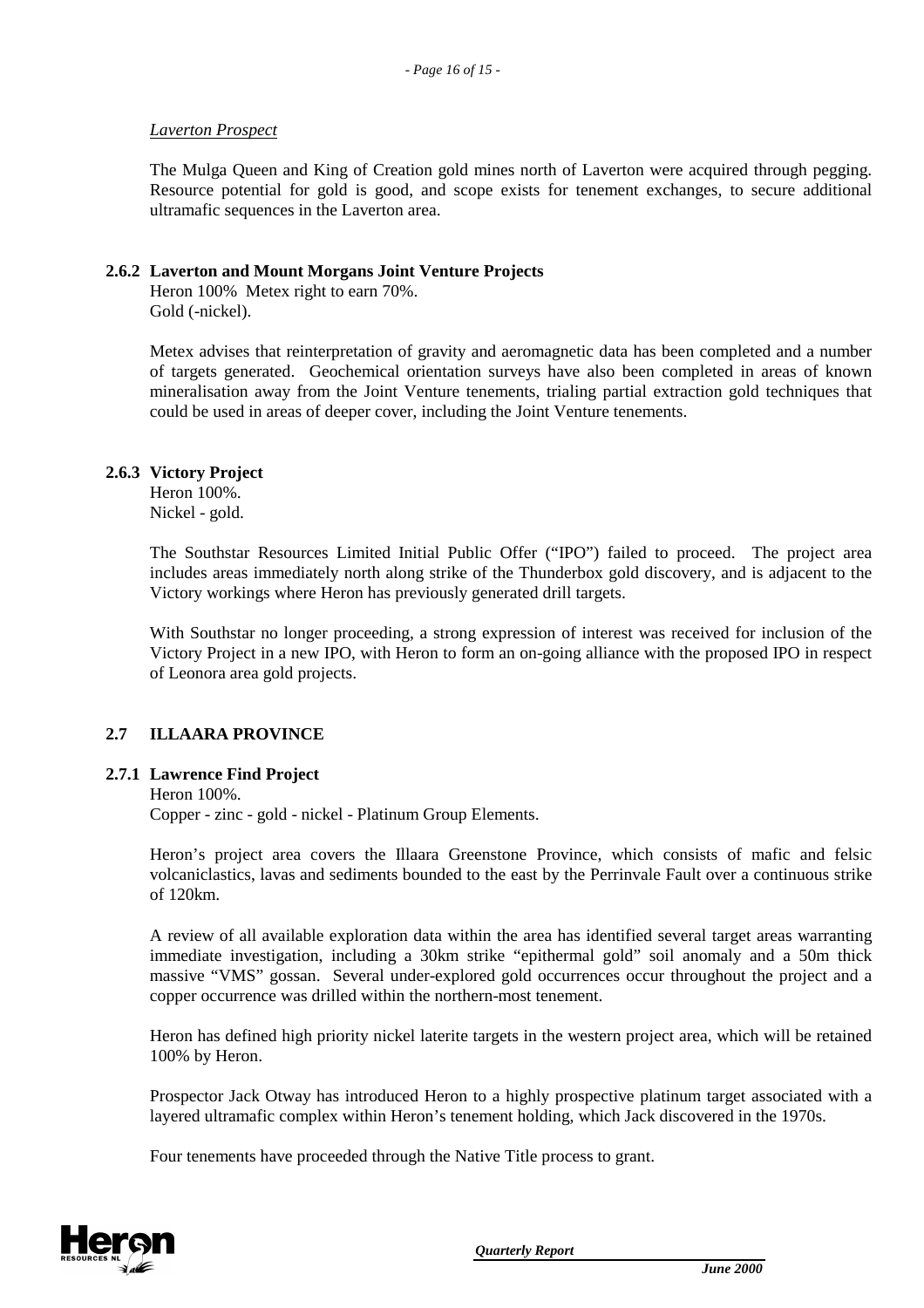### **2.8 IDA FAULT PROVINCE**

# **2.8.1 Snake Hill Joint Venture Project**

Heron 100% Connemara right to earn 70%. Gold - nickel.

Connemara has completed a drill target definition study, as part of their Emerald Gold Mine development work. Several soil gold anomalies have been targeted for drill testing. The recent gold discoveries by Croesus Mining 20km south at Davyhurst (Giles prospect) have upgraded the area's prospectivity.

## **2.8.2 Frances Lesley Project**

Heron 100%. Gold - nickel.

The project area is immediately NW along strike from known nickel sulphide drill intercepts. Joint venture offers on both gold and nickel targets have been received, which will be evaluated once key tenements have been granted. Native Title negotiations are current.

## **2.8.3 Blister Dam Project**

Heron 100%. Nickel - gold.

Delta Gold has withdrawn from its joint venture. Following withdrawal, Heron completed a field evaluation and identified nickel laterite resource targets associated with interpreted Walter Williams Formation ultramafic rock. Previous drilling of gold targets includes intercepts of up to 5m at 0.92% Ni. The ultramafic area has been converted into a Mining Lease application.

New joint ventures on gold targets are being negotiated.

## **2.8.4 Bullabulling Project**

Heron 100%. Nickel - gold.

Native Title negotiations are being finalised to expedite grant of Exploration Licences. High priority nickel laterite targets are present, located within hauling distance of the Cawse nickel laterite plant.

A party has expressed interest in a gold joint venture on several tenements of this project.

## **2.8.5 Yilmia Hill, Pioneer and Cowan Projects**

Heron 100%. Nickel - gold.

Heron's geological reconnaissance and interpretation suggests the ultramafic rocks are dominantly spinifex textured komatiite sheet-flows and channels, and accordingly are more prospective for nickel sulphide targets.

An 800x100m MMI soil sampling program was completed. A coincident Au-Pd anomaly was generated, with 10.2ppb Au and 4.2ppb Pd.

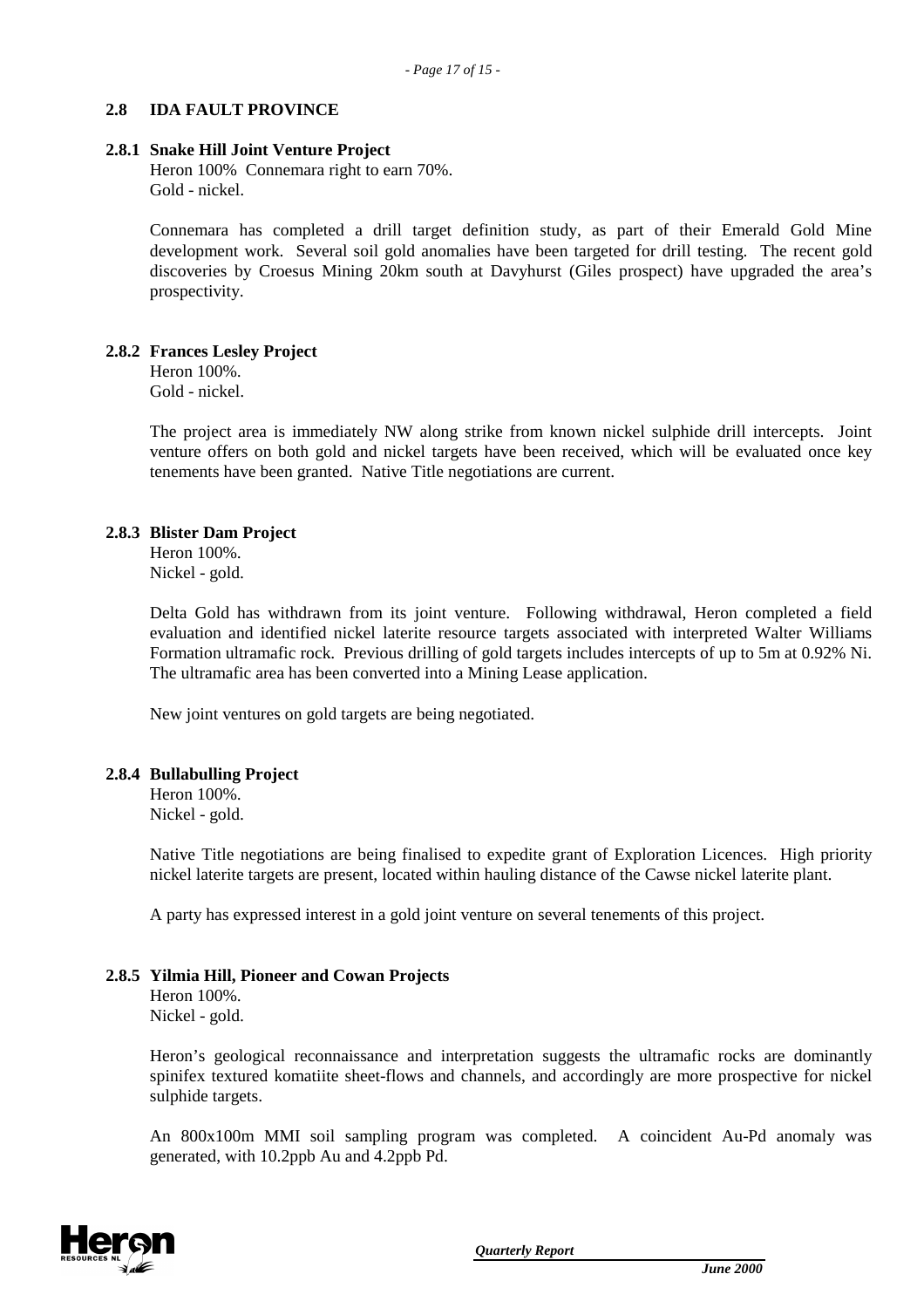#### *- Page 18 of 15 -*

A joint venture offer has been received on the Yilmia to Pioneer tenements for their nickel sulphide potential. A high priority nickel sulphide target has been generated, and will be drill tested on grant of the tenements.

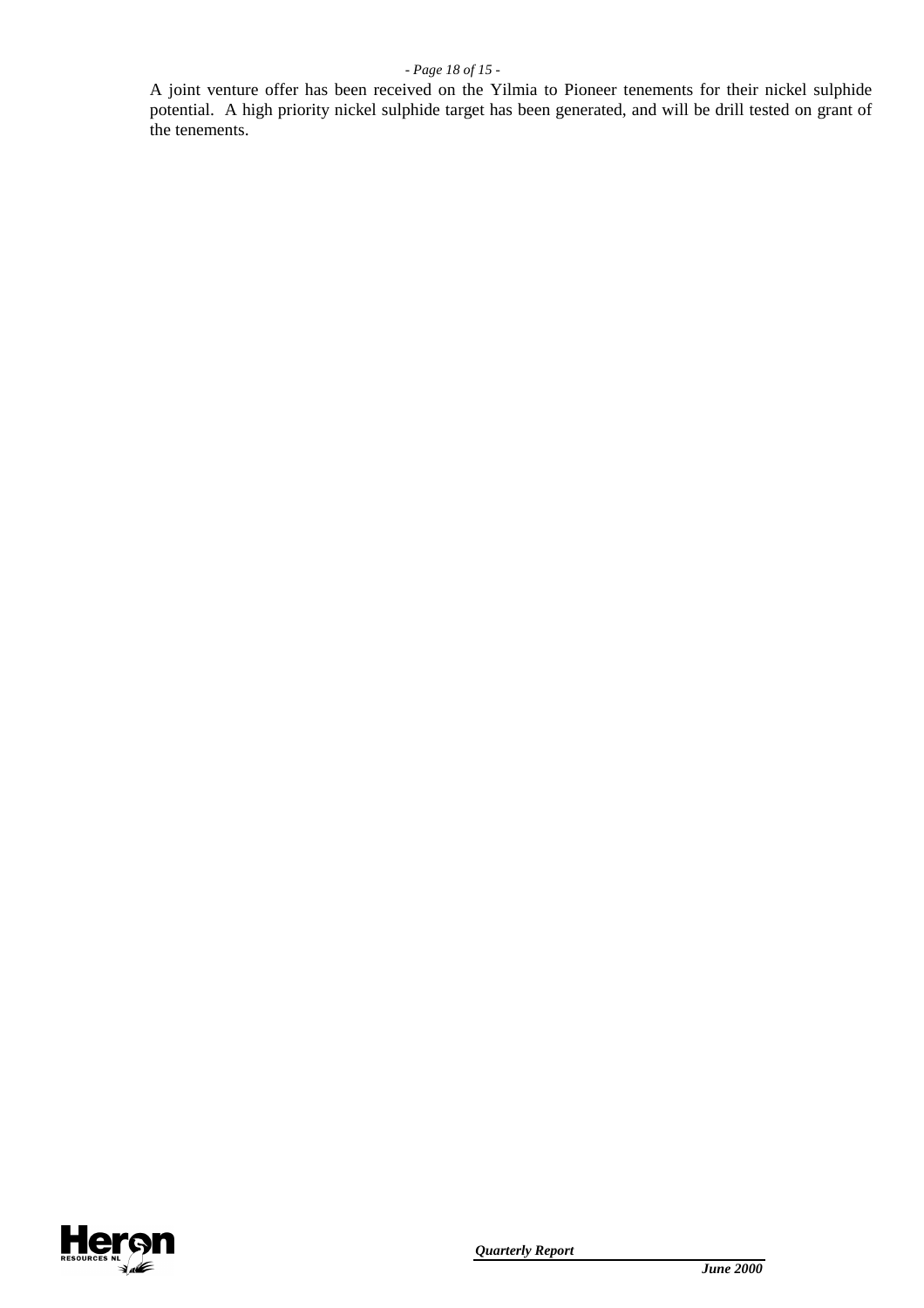## **2.9 KAMBALDA DOMAIN PROVINCE**

#### **2.9.1 Binduli East Joint Venture Project**

Heron 100%. Anglogold Australasia Limited right to earn 75% Gold - nickel.

Anglogold Australasia Limited has the right to earn a 75% interest in the tenements by expending \$500,000. Heron will continue to be free carried to the commencement of mining.

### **2.9.2 Kurramia and Mount Martin Projects**

Heron 100%. Gold - nickel.

The intensely gold mineralised Boorara Shear Zone underlies the project areas. In addition, ultramafic units in the area have documented lateritic nickel-cobalt. Target generation is on-going. A previous soil geochemical survey returned anomalies of up to 1,100ppb Au.

## **2.10 SOUTHERN CROSS PROVINCE**

### **2.10.1Bungalbin Project**

Heron 100%. Gold - nickel - diamonds.

The project area is east along strike of the Marda gold mining centre and west and adjacent to the Mount Dimer gold mine, within an area of pervasive laterite cover. The main gold ore host in the region is banded iron formation (BIF).

Lateritic nickel potential in footwall ultramafics is indicated from Heron's literature reviews. Follow up of the target is awaiting grant of Exploration Licences.

Southstar Resources Ltd failed to complete their IPO, so no joint venture will proceed.

#### **2.10.2Bungalbin Iron Royalty Project**

Heron 100%. Portman Mining Ltd rights to iron ore through a royalty payment to Heron. Iron ore.

The project area includes an iron ore **Inferred Mineral Resource** estimated from Heron's open file study of **65.7 million tonne at 57.9% Fe**, with a calcined grade of 64.1% Fe. All tenements have been granted, and are currently being endorsed by the State for iron ore.

Portman Mining Ltd is completing a mining assessment for iron ore to supplement the Koolyanobbing operation. The Portman Mining Feasibility Study is current, looking at building a railway from Koolyanobbing to Bungalbin, for ore shipment to Esperance. Heron holds a Royalty entitlement over iron ore production from Bungalbin.

## **2.10.3Maggie Hayes Hill Project**

Heron 100% Nickel - gold.

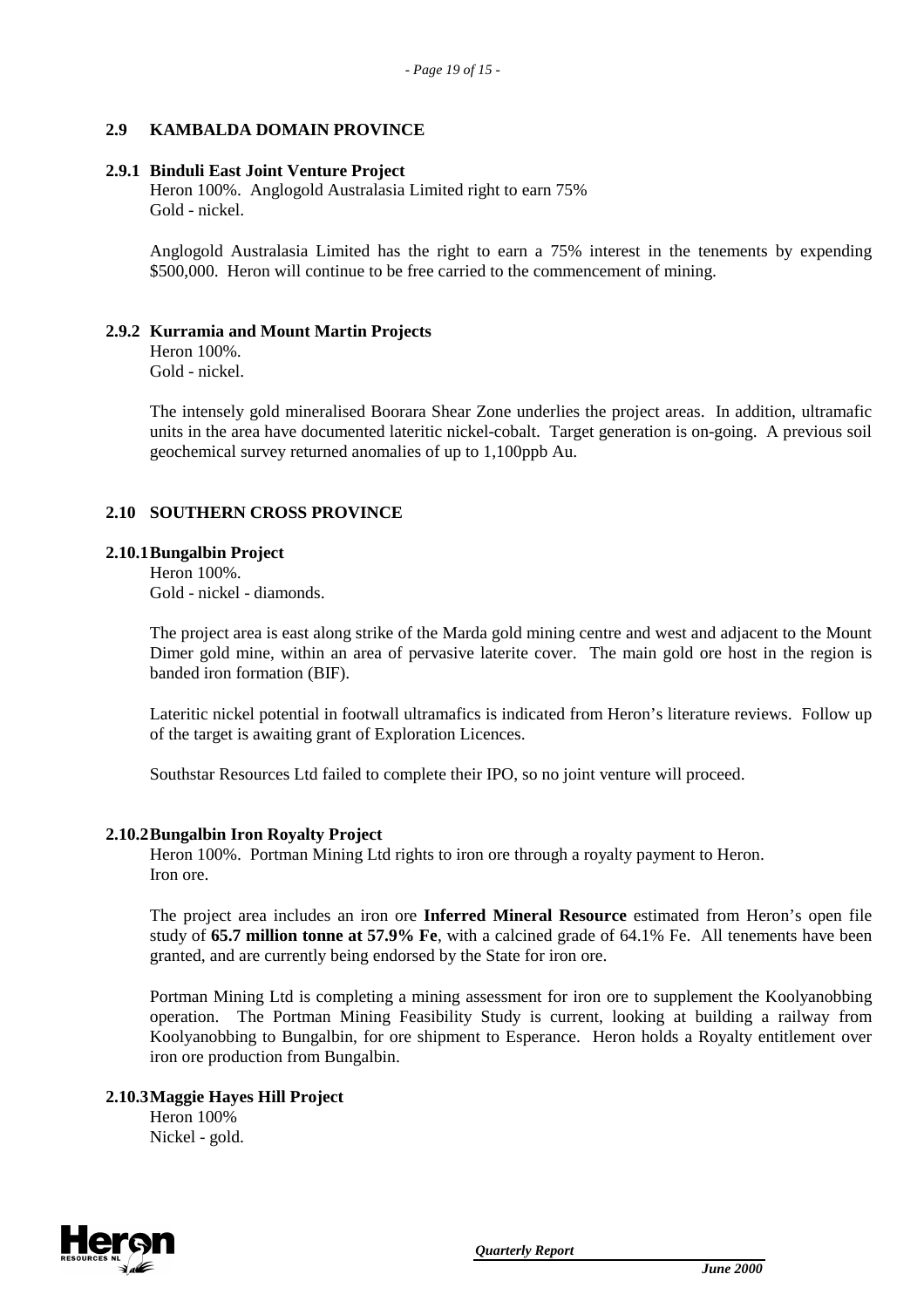# *- Page 20 of 15 -*

Joint venture interest has been expressed in the project area, which covers a komatiite-basalt contact within the nickel sulphide-hosting Maggie Hays komatiite belt. A tenement swap or farm-out is being considered.